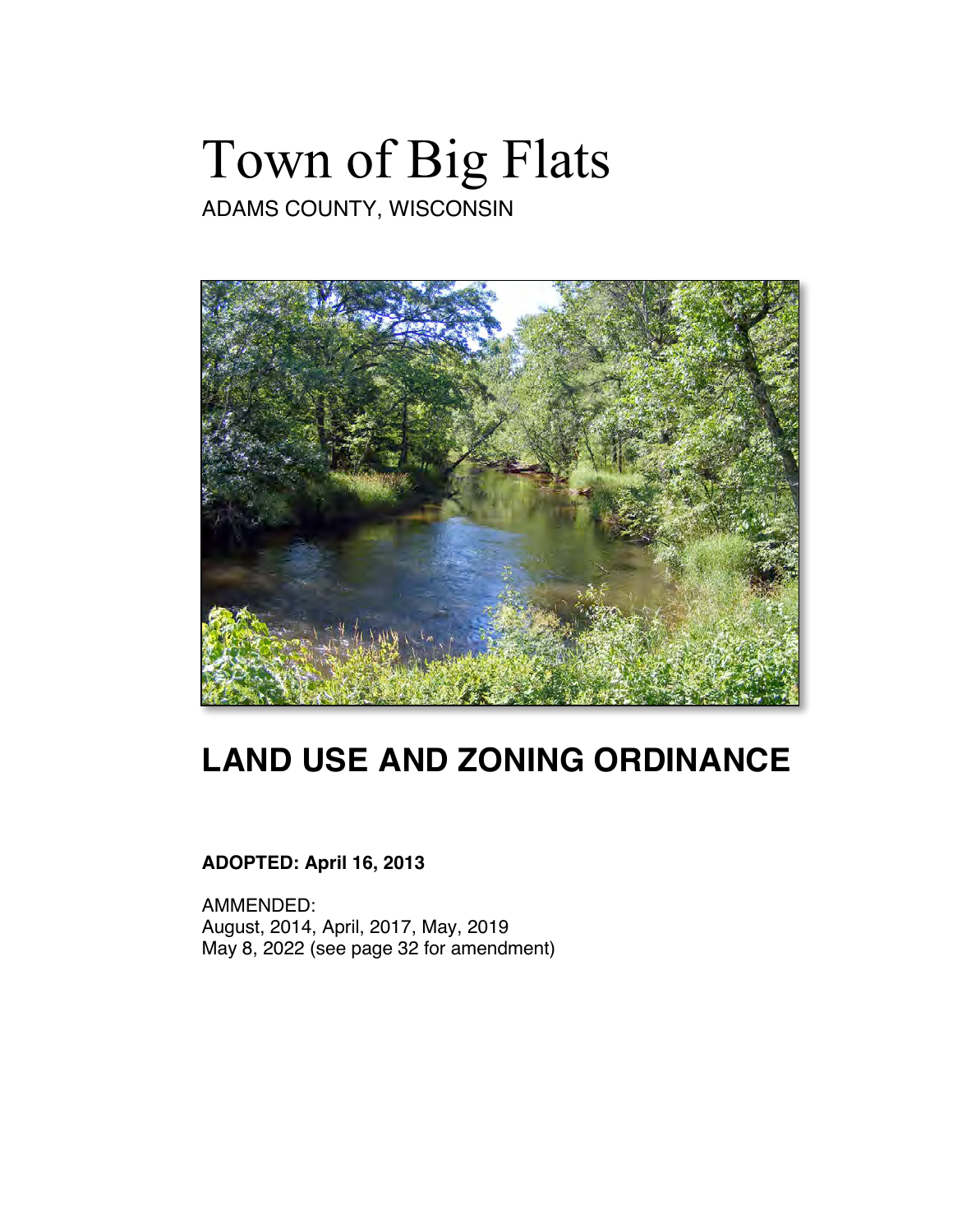## **TABLE OF CONTENTS**

|           | <b>SECTION 1 - INTRODUCTION</b>                       | Page 4  |
|-----------|-------------------------------------------------------|---------|
| А.        | Authority                                             |         |
| <b>B.</b> | <b>Title</b>                                          |         |
| C.        | Purpose                                               |         |
| D.        | Intent                                                |         |
| Е.        | Severability                                          | Page 5  |
| F.        | Abrogation and Greater Restrictions                   |         |
| G.        | Interpretation                                        |         |
| Η.        | References                                            |         |
|           | <b>SECTION 2 - DEFINITIONS</b>                        | Page 5  |
| А.        | General                                               |         |
| В.        | <b>Specific Definitions</b>                           |         |
|           | <b>SECTION 3 - ZONING DISTRICTS AND DISTRICT MAPS</b> | Page 10 |
| Α.        | Establishment                                         |         |
| <b>B.</b> | <b>Districts</b>                                      |         |
| C.        | <b>Boundaries</b>                                     |         |
| D.        | Town of Big Flats Zoning Map                          | Page 11 |
| Ε.        | <b>Zoning Districts</b>                               |         |
|           | 1. Residential District (R-1)                         | Page 11 |
|           | 2. Rural Residential District (R-2)                   | Page 12 |
|           | 3. Agricultural District (A-1)                        | Page 14 |
|           | 4. Agricultural District (A-2)                        | Page 15 |
|           | 5. Commercial District (C-1)                          | Page 16 |
|           | 6. Forestry/Recreational District (F-1)               | Page 18 |
|           | <b>SECTION 4 - GENERAL REGULATIONS</b>                | Page 19 |
| А.        | <b>Sanitary Provisions</b>                            |         |
| Β.        | Keeping of Animals and Fowl                           |         |
| C.        | <b>Non-Conforming Uses</b>                            | Page 20 |
| D.        | <b>Conditional Use Procedure</b>                      |         |
| Ε.        | <b>Exterior Siding</b>                                | Page 21 |
| F.        | <b>Setback Requirements</b>                           |         |
| G.        | Recreational Vehicles and Camping Units               | Page 22 |
| Η.        | <b>Modular and Manufactured Homes</b>                 |         |
| L.        | Maintenance of Property and Fencing                   | Page 23 |
| J.        | Fire and Safety                                       |         |
| Κ.        | <b>Adams County Ordinances Referenced</b>             | Page 24 |
|           | <b>SECTION 5 - MOBILE TOWER SITING</b>                | Page 24 |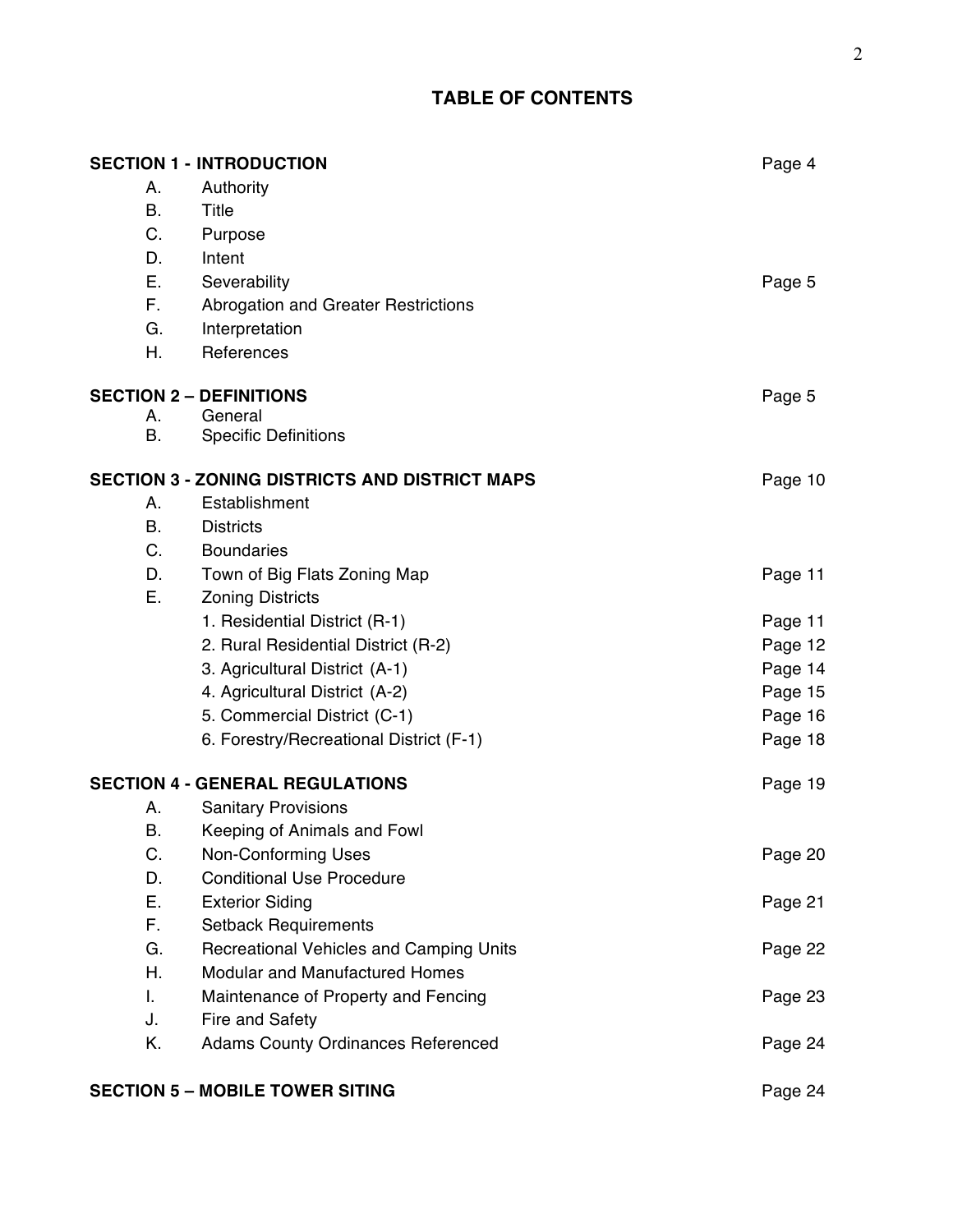| <b>SECTION 6 - PLAN COMMISSION</b><br>Page 28         |                                              |         |
|-------------------------------------------------------|----------------------------------------------|---------|
| Α.                                                    | Membership                                   |         |
| <b>B.</b>                                             | <b>Powers and Duties</b>                     |         |
| C.                                                    | Compensation                                 |         |
| D.                                                    | Fees                                         |         |
| <b>SECTION 7 - BOARD OF ZONING APPEALS</b><br>Page 29 |                                              |         |
| Α.                                                    | Membership                                   |         |
| <b>B.</b>                                             | Procedure                                    |         |
| C.                                                    | Appeals                                      |         |
| D.                                                    | <b>Powers and Duties</b>                     |         |
| Ε.                                                    | Compensation                                 |         |
| F.                                                    | Fees                                         |         |
| G.                                                    | Meetings                                     |         |
| <b>SECTION 8- ZONING ADMINISTRATOR</b><br>Page 30     |                                              |         |
| Α.                                                    | Zoning Administrator                         |         |
| <b>B.</b>                                             | Land Use Permit and Plot Plan                |         |
| $C_{1}$                                               | Fees                                         |         |
| D.                                                    | Fines                                        |         |
| <b>SECTION 9 - CHANGES AND AMENDMENTS</b>             |                                              | Page 29 |
| А.                                                    | <b>Changes and Amendments</b>                |         |
| <b>SECTION 10 - ENFORCEMENT</b>                       |                                              | Page 30 |
| А.                                                    | <b>Enforcement, Violations and Penalties</b> |         |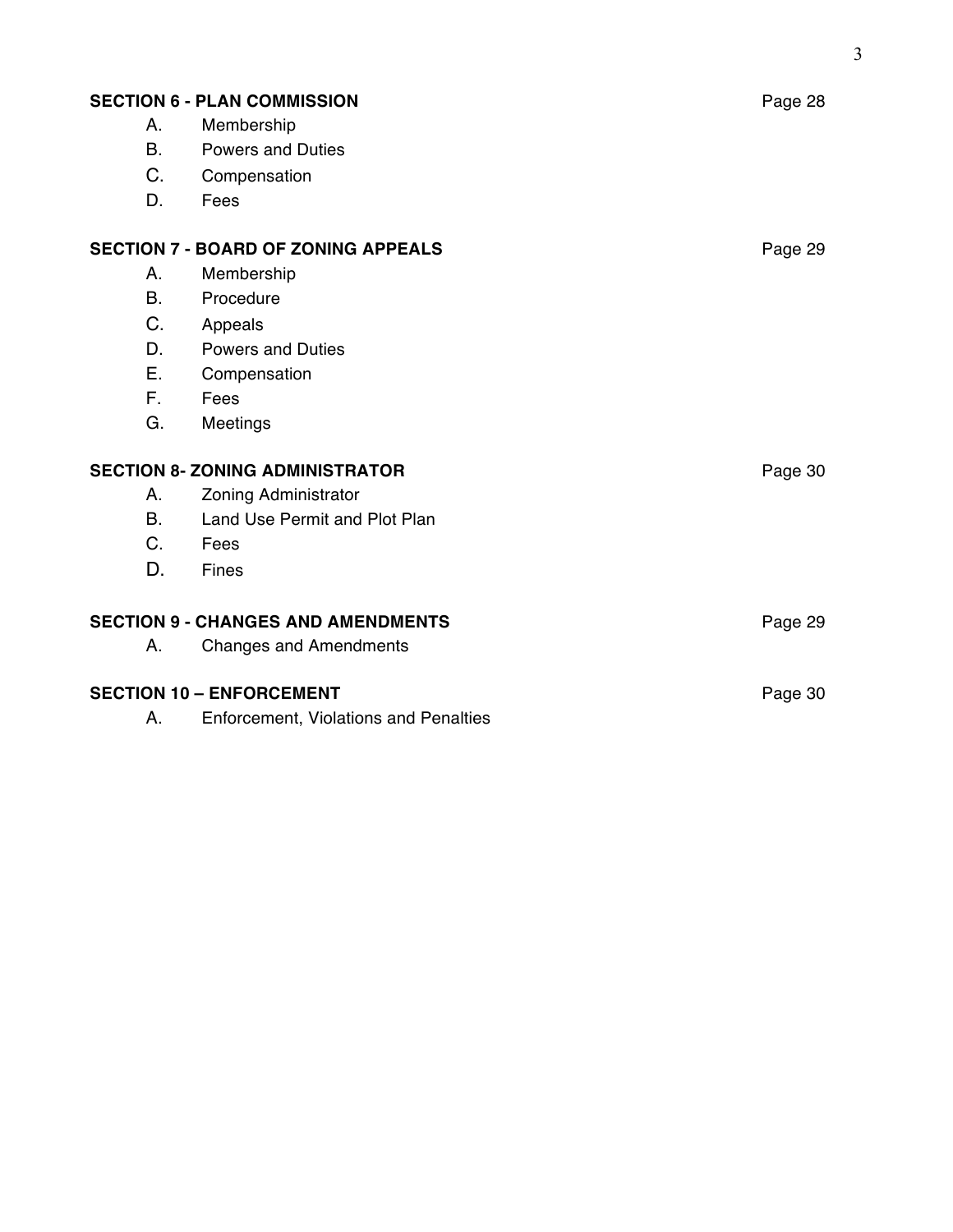## **Town of Big Flats Land Use and Zoning Ordinance Adams County, Wisconsin**

## **SECTION 1 – INTRODUCTION**

#### **A. Authority:**

This Ordinance is adopted pursuant to the authority of the Town Board under Sections 60.10, 60.22, 60.62, 61.35, 62.23, and Chapter 236 of the Wisconsin Statutes.

#### **B. Title:**

This ordinance shall be known as, referred to, and cited as the Town of Big Flats Land Use and Zoning Ordinance, Adams County, Wisconsin and is hereinafter referred to as the Ordinance.

## **C. Purpose:**

The purpose of this Ordinance is to promote the health, safety, morals, prosperity, aesthetics, and general welfare of Big Flats, Adams County, Wisconsin. This Ordinance is established to encourage planned and orderly land use development; to protect property values and the property tax base; to permit the careful planning and efficient maintenance of highway systems; to insure adequate highway, utility, health, education, and recreational facilities; to recognize the needs of agriculture, forestry, industry and business in future growth; to encourage uses of land and other natural resources which are in accordance with their character and adaptability; to preserve wetlands; to conserve soil, water and forest resources; to protect the beauty and amenities of landscape and man-made developments; to provide healthy surroundings for family life; to promote the efficient and economical use of public funds; to avoid undue concentration of population; and to facilitate the adequate provision of transportation, water, sewage, solid waste disposal, schools, parks and other public requirements.

## **D. Intent:**

It is the intent of this Ordinance to regulate the use of certain structures, lands, and waters and to:

- 1. Regulate population density and distribution to avoid sprawl or undue concentration or overcrowding and to facilitate the provision of adequate public services and utilities;
- 2. To create districts for said purposes and establish the boundaries thereof;
- 3. To provide for changes in the regulations, restrictions and boundaries of such districts;
- 4. To define certain terms used herein;
- 5. Regulate parking, loading, and access to lessen congestion and promote the safety and efficiency of streets and highways;
- 6. Secure safety from fire, flooding, pollution, contamination, and other dangers;
- 7. Stabilize and protect property values;
- 8. Preserve and protect the natural and man-made aesthetic characteristics of the Town;
- 9. Prevent and control erosion, sedimentation, and other pollution of the surface and subsurface waters;
- 10. Maintain safe and healthful water condition;
- 11. Protect the traffic carrying capacity of existing and proposed arterial streets and highways;
- 12. Facilitate the adequate provision of transportation, sewerage, parks, and other public facilities and utilities;
- 13. Promote the health and general welfare of the Town;
- 14. Implement those municipal, county, watershed, and regional comprehensive plans adopted by the Town;
- 15. Provide for the administration, implementation and enforcement of this Ordinance and;
- 16. Provide penalties for the violation of this Ordinance.

## **E. Severability:**

This Ordinance is declared to be severable. If any part or portion of this Ordinance is adjudged unconstitutional or invalid by a court of competent jurisdiction, the remainder of this Ordinance shall not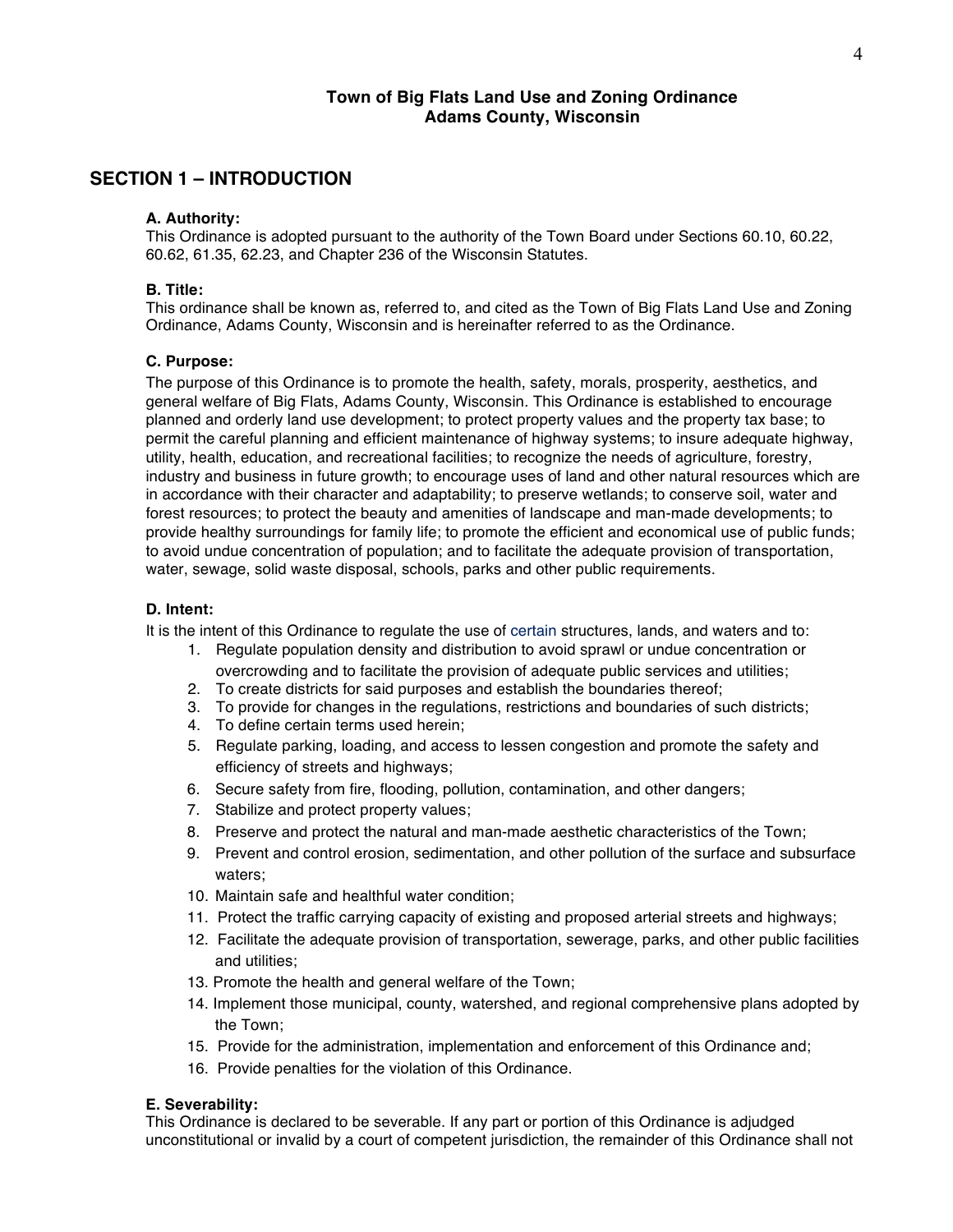be affected. If any application of this Ordinance to a particular structure, land or water is adjudged unconstitutional or invalid by a court of competent jurisdiction, such judgment shall not be applicable to any other structure, land or water not specifically included in the judgment.

#### **F. Abrogation and Greater Restrictions:**

It is not intended by this Ordinance to repeal, abrogate, annul, impair or interfere with any existing easement, covenants or agreements between parties or with any rules, regulations or permits previously adopted or issued pursuant to law; provided, however, that where this Ordinance imposes a greater restriction upon the use of buildings or premises, or requires larger open spaces than are required by other rules, regulations or permits or by easements, covenants or agreements, the provisions of this Ordinance shall govern.

## **G. Interpretation:**

In their interpretation and application the provisions of this Ordinance shall be held to be minimum requirements and shall be Iiberally construed in favor of the Town of Big Flats and shall not be construed a limitation or repeal of any other power granted by the Wisconsin Statutes.

## **H. References:**

The contents of this Ordinance have been based and or drafted in consideration of provisions of the Wis. State Statutes, Department of Safety and Professional Services, Department of Health and Family Services and other sections of the Administrative Code, the Adams County Zoning Ordinance, the Adams County Private Sewage System Ordinance, the Adams County Shoreline Protection Ordinance, the Adams County Flood Plain Ordinance, the Adams County Building Construction Ordinance, the Big Flats Housing Ordinance, and the Big Flats Land Division Ordinance in effect at the time of adoption of this Ordinance.

## **SECTION 2 – DEFINITIONS**

**A. General:** Words used in the present tense include the future. The word "person" includes a firm, association, partnership trust, company or corporation as well as an individual. The word "shall" is mandatory, the word "should" is advisory, and the word "may" is permissive. Any words not defined in this Section shall be presumed to have their customary dictionary definitions.

## **B. Specific Definitions:**

**Accessory Building:** A structure subordinate to the principal use of a building and which is located on the same lot serving a purpose customarily incidental to the use of the principal building.

**Agricultural Use:** The use of land for agricultural purposes including general farming, dairying, pasturage, agriculture, horticulture, forestry, viticulture and animal and poultry husbandry and the necessary accessory operational uses related to the collection thereof, provided that the operation of such use shall be secondary to that of the normal agricultural activities, and provided that the above uses shall be within the Permitted Uses under each District. A use shall be classified as agriculture only if agriculture is the principal or main use of the land.

**Animal Unit:** An animal unit (AU) is a standardized measure of mature animals. For the purpose of this ordinance, one animal unit translates to: 1 cow, cattle or horse, 3 swine, 5 sheep, goats or llamas, 25 poultry or rabbits.

**Auto Salvage Yard:** Any place which is owned, maintained, operated or used for storing, keeping, processing, buying or selling junk automobiles or automobile parts, including automobile graveyards, auto-wrecking yards, auto-recycling yards, used auto parts yards and temporary storage of automobile bodies or parts awaiting disposal as a normal part of a business operation when the business will continually have like materials located on the premises.

**Basement:** That portion of a dwelling below the first floor or ground floor.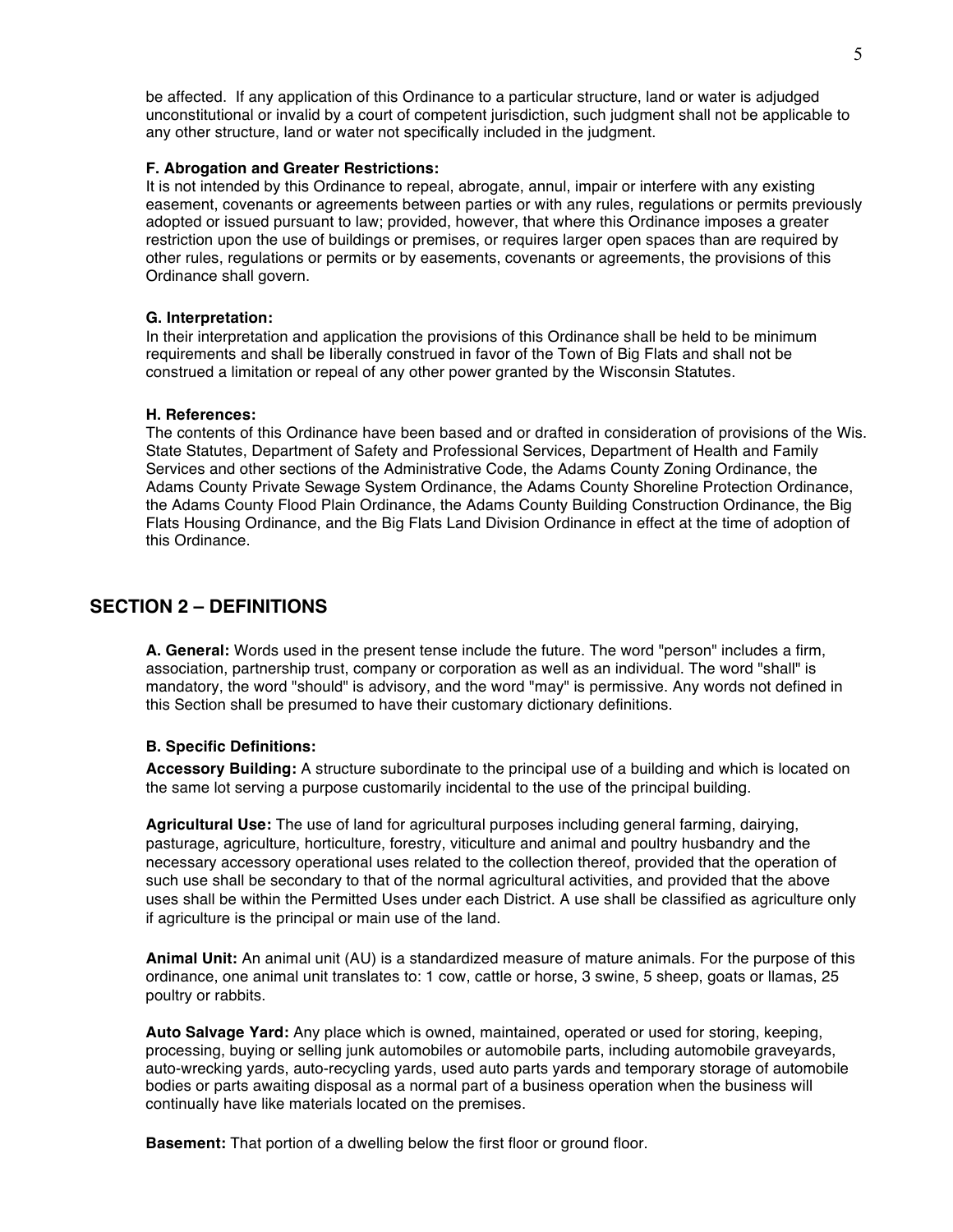**Building:** Any structure, either temporary or permanent, having a roof or other covering and designed or used for the shelter or enclosure of any person, animal, equipment, machinery, or property of any kind.

**Campground:** Any parcel or tract of land designed, maintained, intended or used for the purpose of providing sites for non-permanent overnight use by four or more camping units.

**Camping Season:** Camping Season shall mean from April 1 through October 31.

**Camping Unit:** Any portable device or vehicle no more than four hundred (400) square feet in area, having an overall length of 45 feet or less, and a body width of eight feet six inches or less, primarily designed as temporary living quarters for recreational, camping or travel use, including but not limited to a recreational vehicle, travel trailer, motor home, bus, van, truck camper, and popup-type camping trailer.

**Class A Highway:** All State and Federal highways.

**Class B Highway:** All County highways.

**Class C Highway:** All town roads, public streets and highways not otherwise classified.

**Conditional Use:** A use of a special nature as to make impractical its predetermination as a principal use in a district.

**Disabled:** Any object not suitable for its normal use in its original state and original intended use.

**District:** A part or parts of the Town for which the regulations of this Ordinance are uniform.

**Dwelling:** A building or portion thereof designated or used exclusively as a residence or sleeping place, but does not include boarding houses, motels, hotels, tents, cabins or mobile homes.

**Dwelling, Multiple Family:** A building or portion thereof designed for and occupied by more than two families including tenement houses, row houses, apartment houses and apartment hotels.

**Essential Services:** Services provided by public and private utilities, necessary for the exercise of a principal use or service of the principal structure. These services include underground, surface, or overhead gas, electrical, water, sanitary, sewerage, storm water drainage and communication systems. Accessories such as poles, conduits, cables, fire alarm and police call boxes, traffic signals, pumps and lift stations, but not including buildings greater than 150 square feet in area, are also included.

**Exotic Animals:** An exotic animal is defined as any rare or unusual pet that is not a dog, cat, horse or domestic livestock. The term exotic animal can be used to describe non-traditional pets generally thought of us a wild species.

**Fence:** A barrier made of wood, metal, stone, or other material.

**Front Lot Line:** A line dividing a lot from any public highway or street, except a limited or controlled access highway to which the lot has no access.

**Frontage:** The smallest dimension of a lot abutting a public street measured along the street line.

**Front Yard:** A front yard extends across the full width of the lot, the depth of which is measured from the existing or proposed street right-of-way line to the nearest point of the principal structure.

**Garage, Private:** A structure, including carports, primarily intended and used for enclosed storage or shelter of the private motor vehicles of the residents.

**Garage, Public or Commercial:** Any garage other than a private garage.

**Group Campsite:** A piece of land within the campground for overnight camping use by more than six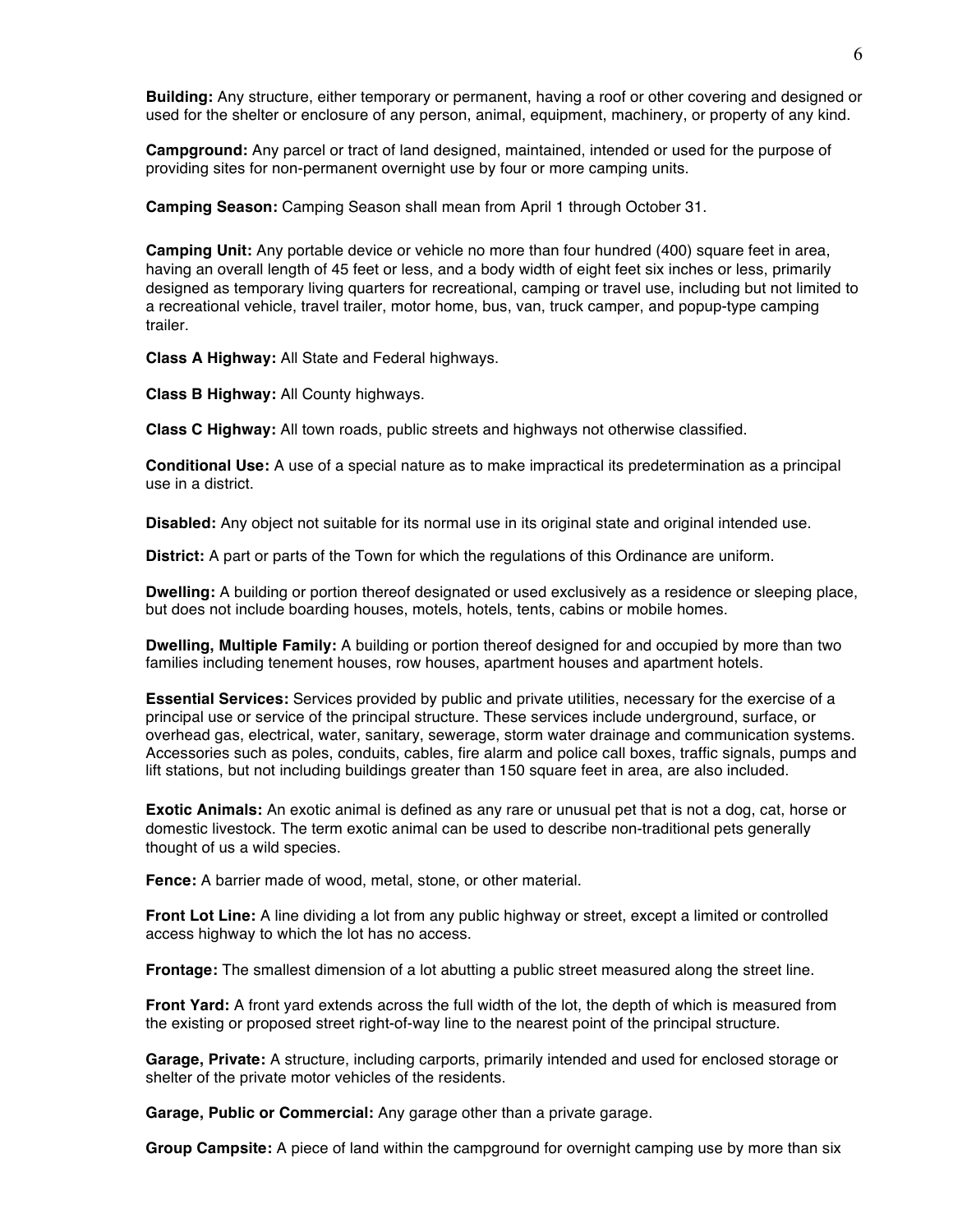campers.

**Height:** The vertical distance from the highest point of a structure, excepting any chimney or antenna on a building, to the average ground level where the walls or other structural elements intersect the ground. **DHS:** Wisconsin Department of Health Services.

**Household Occupations:** Any occupation for gain or support conducted entirely within buildings by resident occupants which is customarily incidental to the principal use of the premises; no special space is designated or arranged for such occupation; uses only household equipment, and no stock in trade is kept or sold except that on premises. A household occupation may include babysitting, dressmaking and crafts or other general uses to be heard by the Town.

**HUD:** US Department of Housing and Urban Development

**Independent Camping Unit:** A camping unit which contains, at a minimum, a water storage facility and a toilet facility which discharges to a liquid waste holding tank that is an integral part of the unit or to a sewage disposal system DHS 178.03(8).

**Individual Campsite:** A piece of land within a campground for overnight camping used by not more than six persons unless all are members of an individual family DHS 178.03(9).

**Junk Yard:** Any premises on which there is an accumulation of scrap metal, paper, rags, glass, scrap lumber or other scrap materials stored for salvage or sale unless such accumulation shall be housed in a completely enclosed building.

**Livestock:** Any horse, bovine, sheep, llama or other ruminants, goat, pig or domestic fowl, or other animals including fur-bearing animals and game fowl raised in captivity.

**Lot:** A parcel of land occupied or intended to be occupied by a principal structure or use and sufficient in size to meet the lot width, lot frontage, lot area, yard, parking area and other open space provisions of this Ordinance.

**Lot Line:** A line marking a boundary of a lot.

**Manufactured Home:** A structure that is designed to be used as a dwelling that is certified by the Federal Department of Housing and Urban Development (HUD) as complying with the standards and meaning set forth in Wis. Stat. 101.91(2).

**Mobile Home:** A vehicle manufactured or assembled before June 15, 1976, designed to be towed as a single unit or in sections upon a highway by a motor vehicle and equipped and used, or intended to be used, primarily for human habitation, with walls of rigid uncollapsible construction, which has an overall length in excess of 45 feet. "Mobile home" includes the mobile home structure, its plumbing, heating, air conditioning and electrical systems, and all appliances and all other equipment carrying a manufacturer's warranty.

**Modular Home:** Any structure or component thereof which is intended for use as a dwelling and:

1. Is of closed construction and fabricated or assembled on-site or off-site in manufacturing facilities for installation, connection, or assembly and installation, at the building site; or

2. Is a building of open construction which is made or assembled in manufacturing facilities away from the building site for installation, connection, or assembly and installation, on the building site and for which certification is sought by the manufacturer.

**Motor Home:** A motor vehicle designed to be operated on a highway for use as a temporary or recreational dwelling.

**Municipality:** A city, village or town.

**Nonconforming Use or Structure:** Any structure, land or water lawfully used, occupied or erected as of the effective date of this Ordinance, or date of amendments thereto which does not conform to the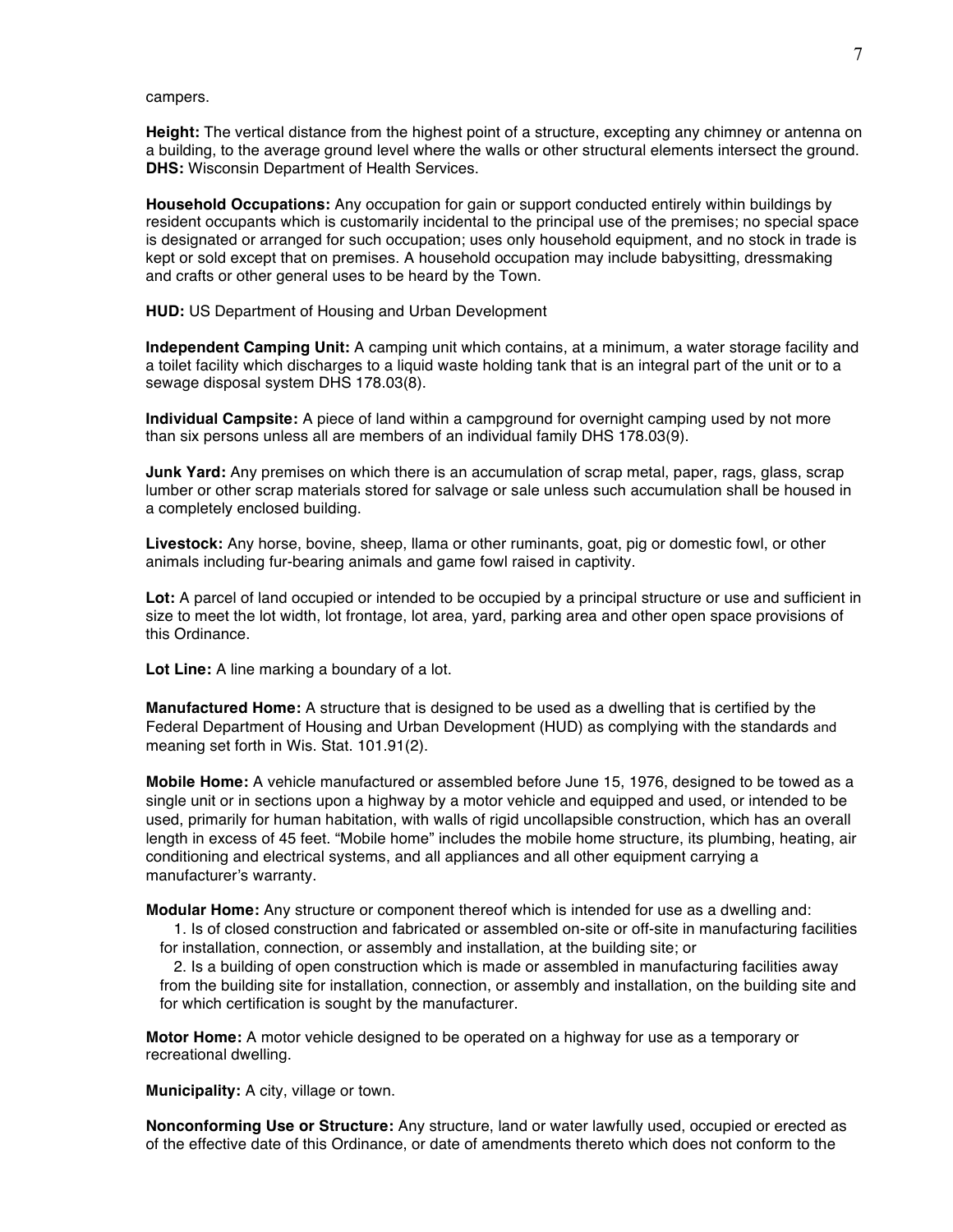regulations of this Ordinance or amendments thereto. Any such structure conforming in respect to use but not in respect to frontage, width, height, area, yard, parking, loading or distance requirements shall be considered a nonconforming structure and not a nonconforming use.

**Ordinary High Water Mark:** The point on the bank or shore up to which the presence and action of surface water is so continuous as to leave a distinctive mark such as by erosion, destruction or prevention of terrestrial vegetation, predominance of aquatic vegetation or other easily recognized characteristics.

**Parking Space:** A level area of not less than 9 feet by 20 feet area either enclosed or open for the parking of a motor vehicle, having adequate ingress and egress to a public street or alley.

**Parties and Interest:** Parties and interest include all abutting property owners within 300 feet for all zoning requests, variances and special exceptions.

**Passive Recreation Area:** An area set aside, developed and landscaped for passive activities, hiking, walking, sightseeing, nature walks, fishing, and similar activities.

**Permanent Structure:** A structure resting on its own foundation and not mobile.

**P.O.W.T.S.:** Private On-site Waste Treatment System.

**Poultry:** Domestic fowl, such as chickens, turkeys, ducks, and geese.

**Principal Building:** The building of primary importance on a parcel of land, in contrast to those which are accessory or of secondary importance. In the case of a house and attached garage, the entire structure, including the house and garage, shall be considered the principal building.

**Professional Home Office:** The residence of a doctor of medicine, practitioner dentist, clergyman, landscape architect, professional engineer, registered land surveyor, lawyer, artist, author, musician or other recognized profession used to conduct his or her profession where the office does not exceed 25% of the area of one floor of the residence and only one nonresident person is employed.

**Rear Yard:** A yard extending across the full width of the lot, the depth of which shall be the minimum horizontal distance between the rear lot line and a line parallel thereto through the nearest point of the principal structure. The yard shall be opposite the street yard or one of the street yards on a corner lot.

**Recreational Vehicle:** A vehicle having an overall length of 45 feet or less and a body width of 8 feet or less primarily designed as temporary living quarters for recreational, camping or travel use, which either has its own motive power or is mounted on or drawn by another vehicle. The basic types are travel trailer, camping trailer, and truck camper motor homes that meet the overall length and width specifications listed in this definition.

**Regularly:** The use of property in excess of sixty (60) days in any calendar year.

**Residential Use:** The residential use of land shall mean a use for permanent dwelling purpose in a single-family dwelling, or multiple-family dwelling, including placement of any habitable structure erected, constructed, reconstructed, altered or so moved and all incidental uses thereto.

**Sanitary Station:** A facility connected to approved sewerage, and designed for receiving liquid and water-carried waste from camping unit holding tanks.

**Setback:** The minimum horizontal distance between the right of way or property line and the nearest point of a building or any projection thereof, excluding uncovered steps.

**Shelter Unit:** A structure located on an individual or group campsite which is designed only to protect occupants from the elements and does not have a permanent water supply, a sewage system, electricity, or heating and cooking facilities.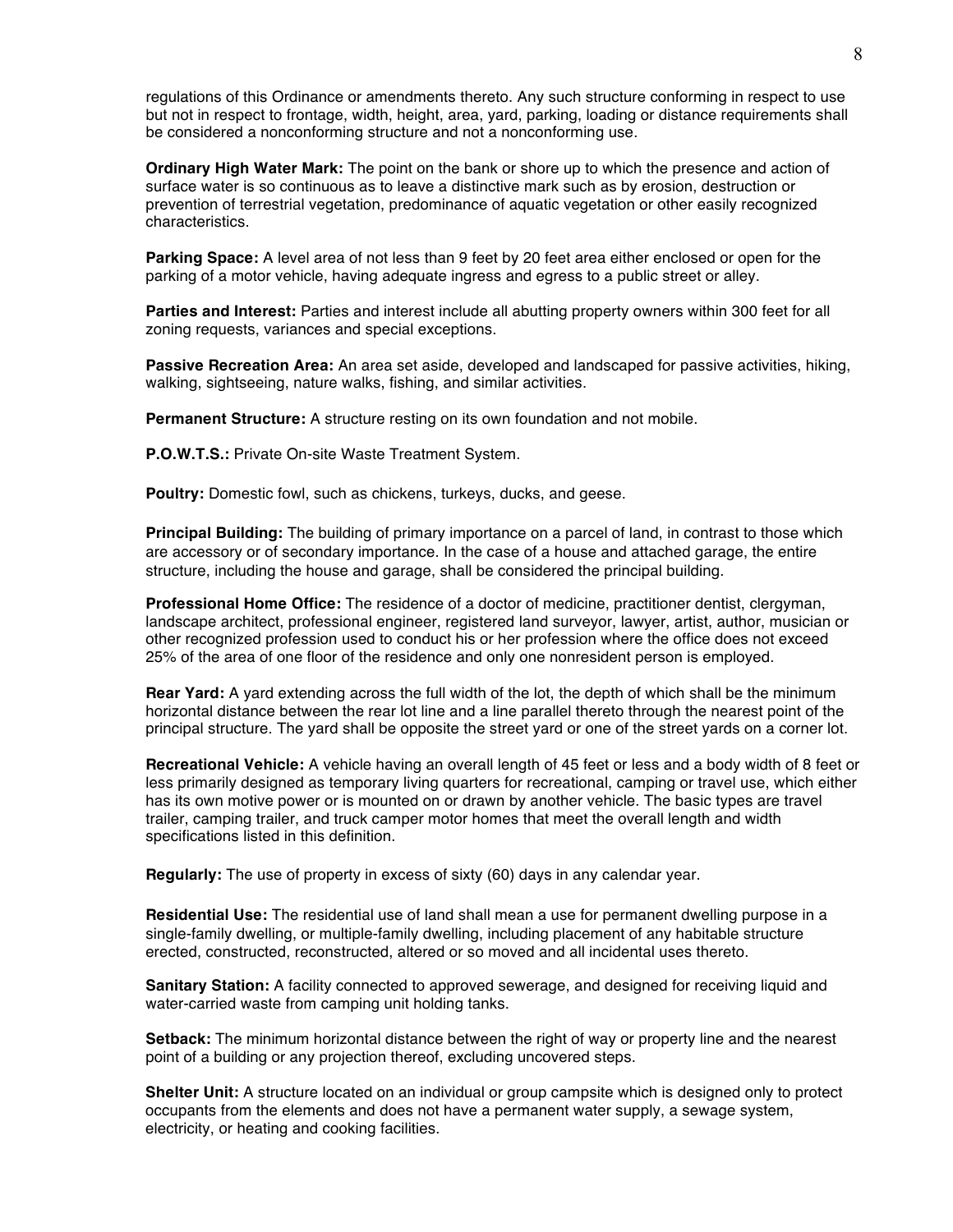**Side Lot Line:** A side lot line is any lot line, which is not a front, or a rear lot line.

**Side Yard:** A yard extending from the front property line to the rear yard of the lot, the width of which shall be the minimum horizontal distance between the side lot line parallel thereto through the nearest point of the principal street.

**Signs:** Signs are any words, letters, figures, numerals, phrases, sentences emblems, designs, trade names, or trade marks by which anything is made known, which are used to advertise or promote an individual, corporation, profession, business, commodity, or product, and which are visible from any public street.

**Single-Family Dwelling:** A single-family dwelling is a detached structure designed for and exclusively occupied by one family and containing a minimum Width of at least 14 feet and 840 square feet of minimum livable floor area. Single-family dwellings do not include rooming or boarding housing community-based residential facilities, fraternity or sorority homes or similar uses, or mobile homes.

**Street:** A public right-of-way providing access to abutting properties.

**Structure:** Anything erected or constructed such as buildings, towers, masts, poles, booms, signs, decorations and carport.

**Structural Alteration:** Any change in the supporting members of a structure such as foundations, bearing wall, columns, beams or girders.

**Structure, Temporary:** A structure which is built of such materials and in such a way that it would commonly be expected to have a relatively short useful life of one year or less, or is built for a purpose that would commonly be expected to be less than one year in duration.

**Temporary Dwelling:** A dwelling occupied no more than 4 months in a 12-month period.

**Tent:** A structure, enclosure, or shelter with partial or complete sidewalls or drops, constructed of fabric or pliable material supported by any manner except air, used for temporary recreational purposes and limited to the camping season period.

**Total Floor Area:** The gross floor area of a building, enclosed by walls and roof, including all floor levels except the basement, attic or crawlspace floor.

**Use Consistent With Agricultural:** Any activity that meets all of the following conditions:

- A. The activity will not convert land that has been devoted primarily to agricultural use.
- B. The activity will not limit the surrounding land's potential for agricultural use.

C. The activity will not conflict with agricultural operations on the land subject to a farmland preservation agreement.

D. The activity will not conflict with agricultural operations on other properties.

**Utilities:** Utilities include public and private utility uses such as water wells, water and sewage pumping stations, water storage tanks, power and communication transmission lines, booster stations, electrical power substations, static transformer stations, telephone and telegraph exchanges, microwave radio relays and gas regulation stations, but not including wastewater treatment plants, or municipal incinerators warehouses, shops, and storage yards.

**U.D.C.:** Uniform Dwelling Code.

**Vault Privies:** An enclosed non-portable toilet into which non-water-carried human wastes are deposited to a subsurface storage chamber that is watertight.

**Vision Triangle:** A triangular area at the intersection of streets maintained in such a manner as to provide a safe and open line of vision for drivers of vehicles approaching the intersection.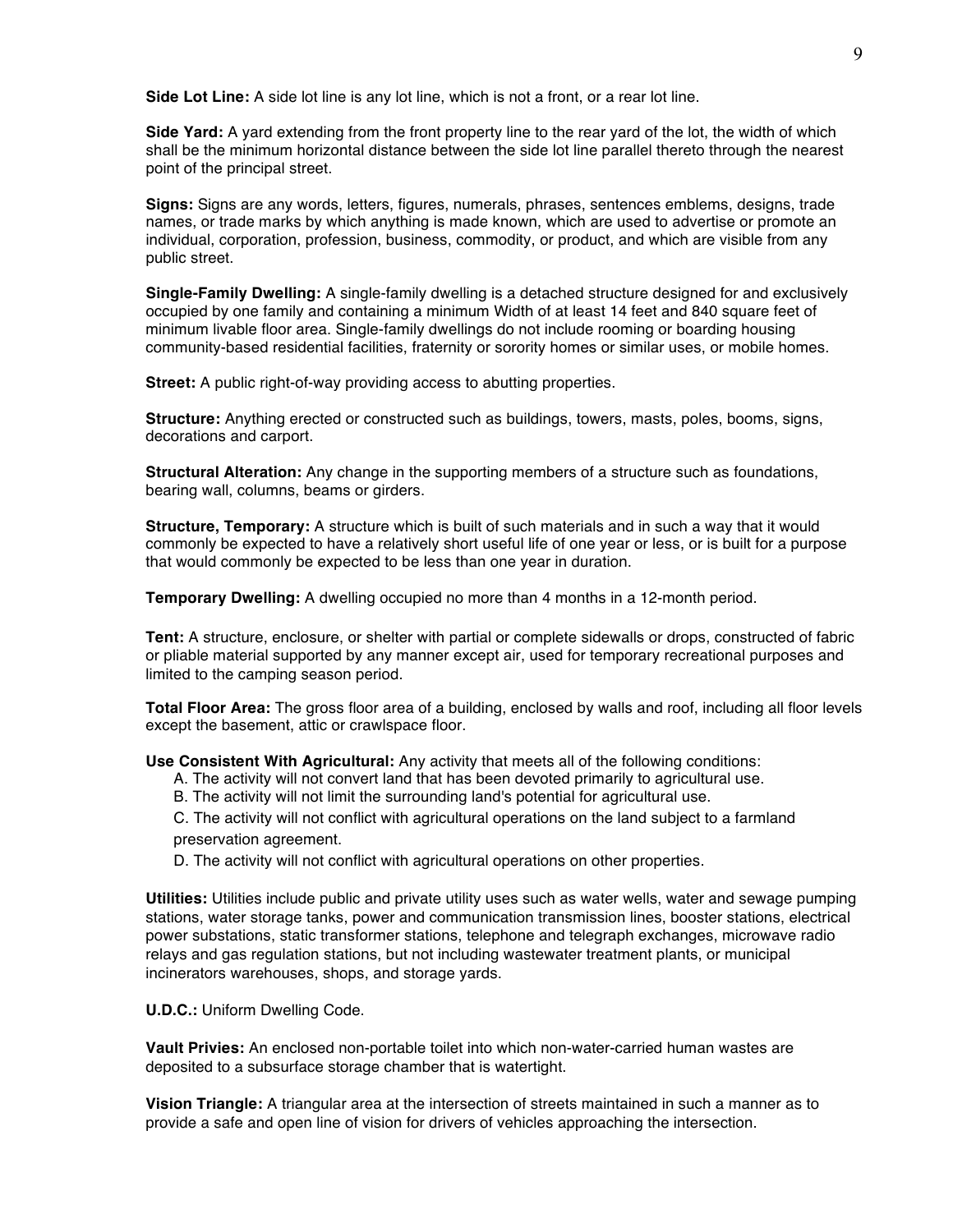**Yard:** Open space, unoccupied and unobstructed, except for vegetation, on a lot that contains a structure.

## **SECTION 3 - ZONING DISTRICTS AND DISTRICT MAPS**

**A. Establishment:** The boundaries of these districts are hereby established as shown on the map (Section 3D), Town of Big Flats Zoning Map, Adams County, Wisconsin.

**B. Districts:** For the purpose of this Ordinance, the Town of Big Flats, Adams County, Wisconsin is divided into Basic and Overlay zoning districts as defined herein and as named and described in the following subsections:

- 1. Basic Zoning Districts provide all primary regulations for land use. These regulations are supplemented with more restrictive or more permissive regulation in the case of those properties which are placed into an Overlay District.
- 2. Overlay Zoning Districts are established for the purpose of superimposing additional regulations upon lands already zoned in a Basic Zoning District. The regulations of the overlay may be more permissive, thereby allowing uses or requirements not allowed by the underlying basic district, or the overlay district may be more restrictive, imposing regulations more stringent than those of the underlying district.
- 3. Informational Overlay Districts of themselves do not ordinarily impose regulation. They exist primarily to alert users to the existence of conditions on or near various properties, or of regulations by other Jurisdictions. Since such districts are referring to other regulations, they are a public service, and not meant to be definitive when referring to other agencies. The map user should always consult the other regulatory agency for exact boundaries, regulations, and permit requirements.

**C. Boundaries:** The boundaries of these districts are hereby established as shown on the map (Section 3D), Town of Big Flats Zoning Map, Adams County Wisconsin. Where uncertainty exists with respect to the boundaries of the various districts as shown on the map, the following rules shall apply:

a. Boundaries shown as approximately following Conservancy districts, town limits, property lines, and center lines of streets and highways shall be regarded as existing on such lines unless provisions to the contrary be expressly indicated.

b. In order to reflect specific existing uses, some district boundaries do not follow these lines. These district boundaries shall be determined by the use of the scale shown on the zoning map and interpreted by the Zoning Administrator.

c. Vacation of public streets shall cause the area vacated to be automatically placed in the same district as the land to which the vacated area reverts until a permanent district classification is adopted.

**D. Zoning District Map:** A copy of the Zoning District Map shall be adopted and approved as part of this Ordinance and shall bear upon its face the attestation of the Town of Big Flats Chairman and the Town Clerk and shall be available to view by the public in the office of the Town Clerk and at the office of the Zoning/Land Use Administrator.

**E. Zoning Districts:** The following Zoning Districts have been created by the Town of Big Flats for the purpose of this Ordinance:

- **1. Residential District (R-1)**
- **2. Rural Residential District (R-2)**
- **3. Agricultural District (A-1)**
- **4. Agricultural District (A-2)**
- **5. Commercial District (C-1)**
- **6. Forestry/Recreational District (F-1)**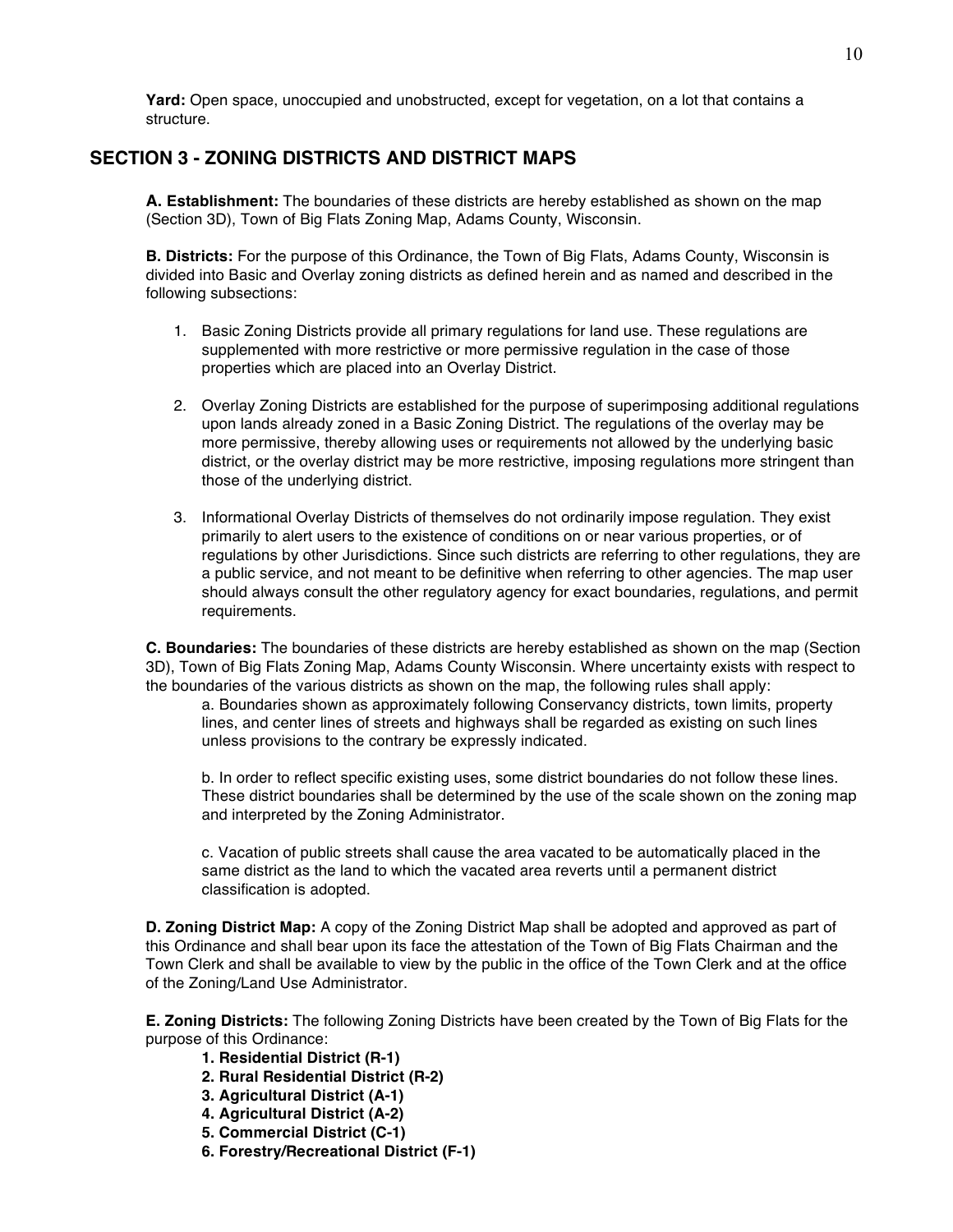

## **1. RESIDENTIAL DISTRICT (R-1)**

**A. Purpose:** The R-1 district is intended to provide a quiet, pleasant and relatively spacious living area protected from traffic hazards and the intrusion of incompatible land uses.

## **B. Use Regulations:**

- 1. Permitted Uses: Stick built, manufactured or modular homes.
	- a. One, single-family dwelling per lot.

b. One garage per parcel, either attached to the primary dwelling or standing free which shall have a minimum width of 14 feet, and the sidewalls shall not exceed 12 feet in height from the finished floor, and shall not exceed a height of 17 feet from the finished floor to the peak of the exterior roof.

c. Accessory buildings, structures and uses shall be compatible with the principal uses, and one (1) accessory building, with a maximum size of 700 sq. ft. may be established prior to the principal use. In all residential districts, the principal use shall be a dwelling or mobile/manufactured home. Mobile/manufactured homes, campers, truck bodies or trailers, buses and similar items are prohibited for use as accessory buildings. Semi-trailers and storage containers are intended for temporary use only and must be removed from the property within 1 year after first use.

d. Recreational Vehicles or Camping Units not to exceed one indefinitely parked unit per lot. Two additional camping units not to exceed a total of three (3) may be placed on a lot during the camping season and removed at the conclusion of the camping season (on or before October 31).

e. Poultry up to 12 birds are allowed on lots less than five (5) acres. Roosters are not allowed in town subdivisions.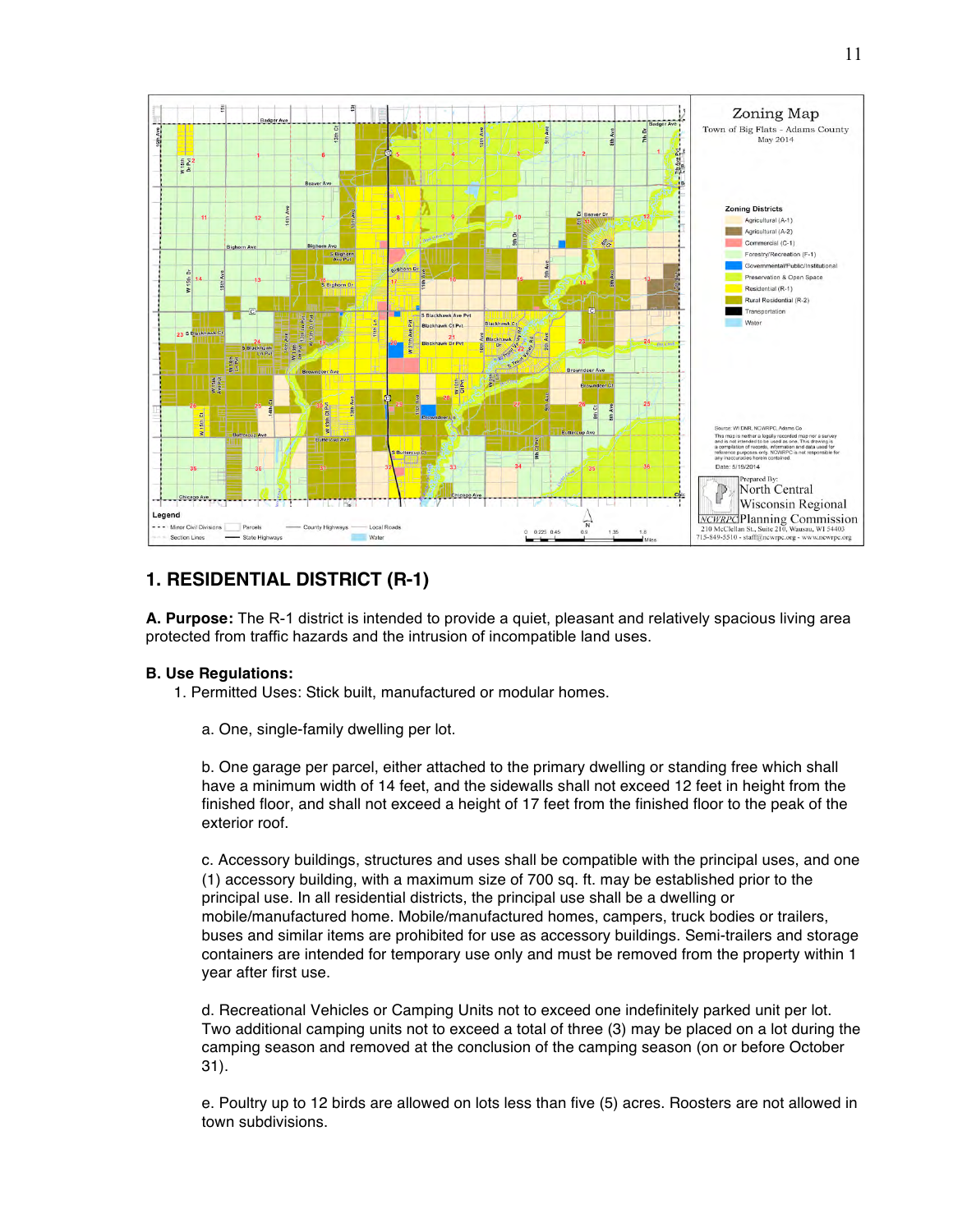2. Conditional Use:

a. Livestock not to exceed one animal unit per five-acre parcel, with one additional animal unit allowed on each additional acre.

## **C. Lot Size Regulations:**

- 1. Minimum Area: Two acres.
- 2. Minimum Width: 200 feet.
- **D. Minimum Water Setback:** 75 feet from ordinary high water mark.

## **E. Yard and Setback Requirements:**

- 1. Minimum Front Yard:
	- a. Class A and Class B highways: 50 feet from the right-of-way line.
	- b. Class C highways: 25 feet from the right-of-way line.
- 2. Side and Rear Yard: Minimum of 10 feet on all sides.

#### **F. Building:**

1. Area:

a. Minimum living space of 840 square feet for a single-family dwelling, not including basement.

2. Maximum building height:

Principal buildings: 35 ft. Accessory building: 20 ft.

## **G. General Provisions:**

1. Maximum Ground Coverage: The maximum ground occupied by any principal building with one garage and accessory building shall not exceed 30 percent of the total lot area.

2. Completion Requirements: All buildings must be completed in a manner so that they will not be detrimental to the community, thus lowering values of the Residential District.

3. A dwelling or any other structure, once the permit for construction of that structure has been issued by the proper authority, shall have, from date of issuance inclusive, a period of 270 days to have the exterior of said structure completed unless otherwise stated in writing on said permit.

4. Off-Street Parking: A minimum of two, off-street parking spaces (including garage) must be provided for each dwelling.

5. No advertising sign of any character shall be permitted in the Residential District except one sign not exceeding six square feet in area pertaining to the lease, hire or sale of the building or premises.

## **2. RURAL RESIDENTIAL DISTRICT (R-2)**

**A. Purpose:** The R-2 district is intended to provide a quiet, pleasant and relatively spacious living area protected from traffic hazards and the intrusion of incompatible land uses, while allowing for additional rural opportunities.

### **B. Use Regulations:**

- 1. Permitted Uses: Stick built, manufactured or modular homes.
	- a. One, single-family dwelling per lot.

b. One garage per parcel, either attached to the primary dwelling or standing free which shall have a minimum width of 14 feet, and the sidewalls shall not exceed 12 feet in height from the finished floor, and shall not exceed a height of 17 feet from the finished floor to the peak of the exterior roof.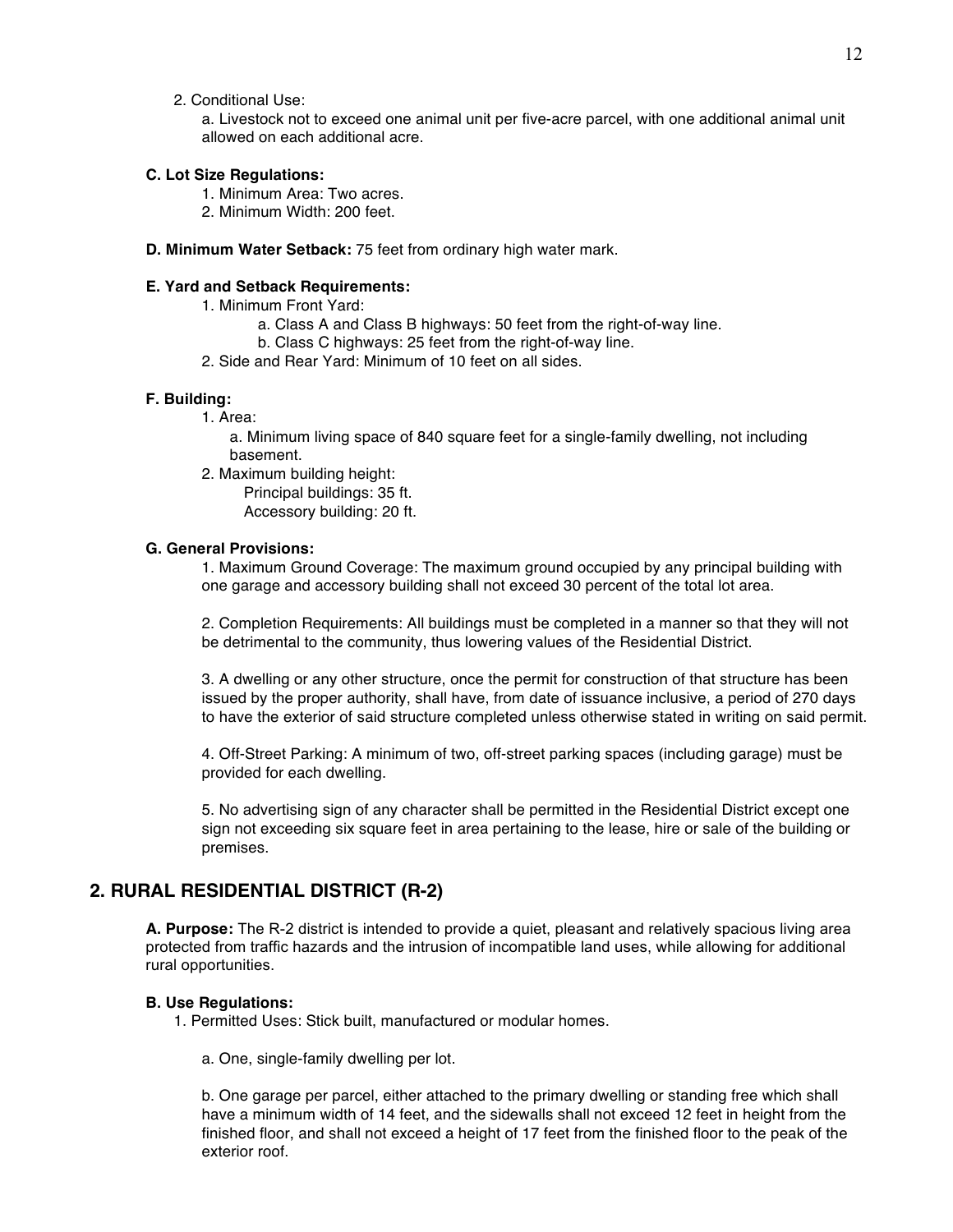c. Accessory buildings, structures and uses shall be compatible with the principal uses, and one (1) accessory building, with a maximum size of 700 sq. ft. may be established prior to the principal use. In all residential districts, the principal use shall be a dwelling or mobile/manufactured home. Mobile/manufactured homes, campers, truck bodies or trailers, buses and similar items are prohibited for use as accessory buildings. Semi-trailers and storage containers are intended for temporary use only and must be removed from the property within 1 year after first use.

d. Recreational Vehicles or Camping Units not to exceed one indefinitely parked unit per lot. Two additional camping units not to exceed a total of three (3) may be placed on a lot during the camping season and removed at the conclusion of the camping season (on or before October 31).

e. Poultry up to 12 birds are allowed on lots less than five (5) acres. Roosters are not allowed in town subdivisions.

2. Conditional Use:

a. Livestock not to exceed one animal unit per five-acre parcel, with one additional animal unit allowed on each additional acre.

## **C. Lot Size Requirements:**

- 1. Minimum Area: Five acres.
- 2. Minimum Width: 200 feet.

**D. Minimum Water Setback:** 75 feet from ordinary high water mark.

## **E. Yard and Setback Requirements:**

- 1. Minimum Front Yard:
	- a. Class A and Class B highways: 50 feet from the right-of-way line.
	- b. Class C highways: 25 feet from the right-of-way line.
- 2. Side and Rear Yard: Minimum of 10 feet on all sides.

## **F. Building:**

1. Area:

a. Minimum living space of 840 square feet for a single-family dwelling, not including basement.

- 2. Maximum building height:
	- Principal building: 35 ft.

Accessory buildings: 20 ft.

## **G. General Provisions:**

1. Maximum Ground Coverage: The maximum ground occupied by any principal building with one garage and accessory building shall not exceed 30 percent of the total lot area.

2. Buildable Area: Minimum two acres of buildable land for dwelling.

3. Completion Requirements: All buildings must be completed in a manner so that they will not be detrimental to the community, thus lowering values of the Residential District.

4. A dwelling or any other structure, once the permit for construction of that structure has been issued by the proper authority, shall have, from date of issuance inclusive, a period of 270 days to have the exterior of said structure completed unless otherwise stated in writing on said permit.

5. Off-Street Parking: A minimum of two, off-street parking spaces (including garage) must be provided for each dwelling.

6. No advertising sign of any character shall be permitted in the Rural Residential District except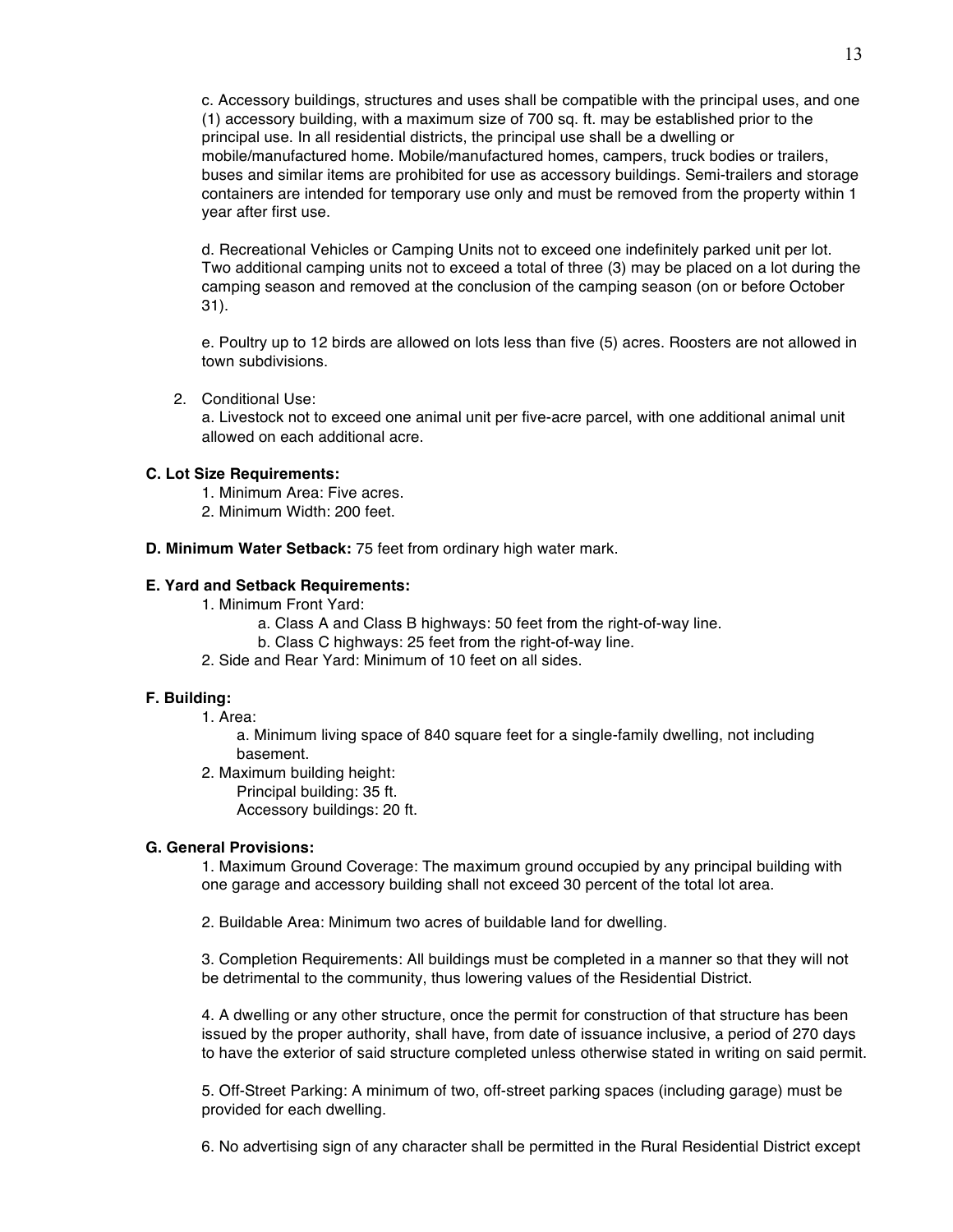one sign not exceeding six square feet in area pertaining to the lease, hire or sale of the building or premises.

## **3. AGRICULTURAL DISTRICT (A-1)**

**A. Purpose:** The A1 District provides exclusively for agricultural uses and uses compatible with agriculture. The district's uses and regulations are designed to implement Comprehensive Plan goals by encouraging agricultural uses in areas where soil and other conditions are best suited to these agricultural pursuits, and controlling residential development to avoid potential conflict with agricultural uses.

## **B. Use Regulations:**

1. Permitted Uses: Use consistent with agriculture.

a. General farming, truck gardening, dairy and livestock farming less than five hundred (500) animal units. This use does not include farms and operations operated for the disposal of garbage, rubbish and offal.

b. Operations related to the collection of farm produce or merchandise or manufacturing operations related thereto such as creameries, mill condensing, and pea vineries.

- c. Horticulture, Apiculture, Viticulture, Forestry, Orchard, Greenhouse, Stable and Paddock.
- d. One, single-family dwelling per lot constructed to Uniform Dwelling Code standards.
- 2. Conditional uses: None

## **C. Lot Size Regulations:**

1. Minimum Area: Twenty (20) acres for agricultural use purposes.

a. When dwelling is constructed on the lot, a minimum of one (1) additional acre shall be required for residential use purposes.

## **D. Minimum Agricultural Area Requirements:**

1. Portions of land in the district used for agricultural purposes shall be at least 20 acres in size.

## **E. Yard and Setback Requirements:**

- 1. Minimum Front Yard for farm residence: 50 feet from the right-of-way line of Class A, B and C highways.
- 2. Minimum Side and Rear Yard for farm residence: Minimum of 50 feet on all sides.
- 3. Minimum Front Yard for farm-related buildings: 100 feet from the right-of-way of Class A, B and C highways.
- 4. Minimum Side and Rear Yard for farm-related buildings: Minimum of 100 feet on all sides.
- 5. Setback for livestock operations: a. Fewer than 500 Animal Units: 100 feet from the right-of-way.
- 6. Setback and Buffer for field operations (applies to re-zoning bordering R-1 and R-2 Districts and within 200 feet of residential dwellings):
	- a. Minimum setback: 20 feet from the right-of-way line.
	- b. Buffer area bordering residential districts: The area from right-of-way or property line to 20 feet from the right-of-way or property line must be continuously planted in a minimum of two rows to provide a protective screen for the health and safety of residential properties from airborne particles produced by wind and agricultural activities. Allowances shall be made to provide no fewer than 2 (two), 33-foot driveway access locations per 1,320 feet of field.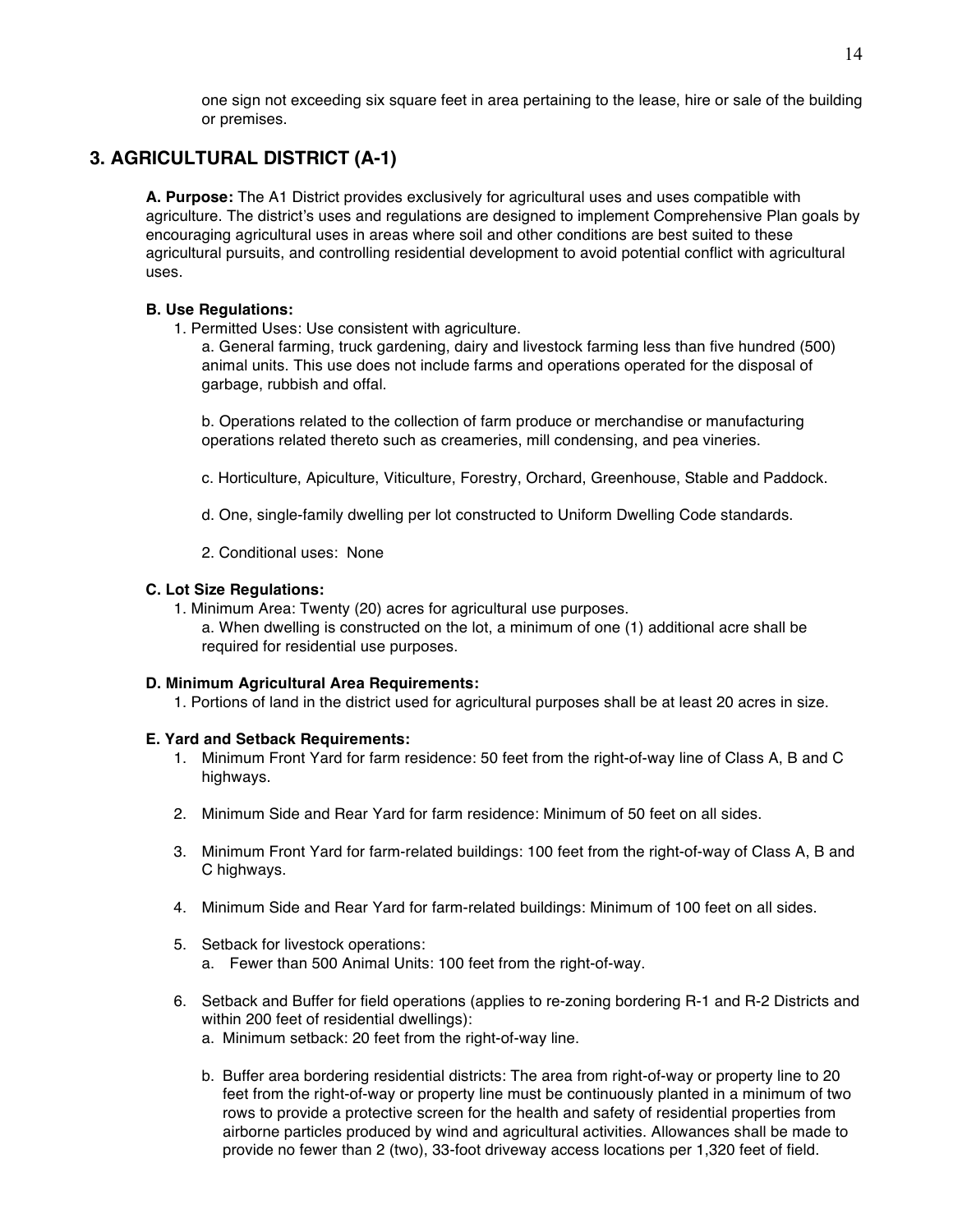- c. Establish a choice of trees and bushes for buffer areas: A combination of coniferous and deciduous trees and bushes must be of Wisconsin-native varieties and established within one year following field development.
- d. Buffer area bordering residential dwellings within 200 feet from field operations: area from the right-of-way or property line to 20 feet from the right-of-way or property line must be continuously planted in a minimum of two rows and at a minimum length of two hundred feet to provide a protective screen for the health and safety of residential properties from airborne particles produced by wind and agricultural activities.

## **F. Building:**

1. Area:

a. Minimum living space of 840 square feet for a single-family dwelling, not including basement.

- 2. Maximum building height:
	- a. Principal residential building: 35 feet.
	- b. Detached accessory structures: 35 feet.
	- c. Silo-type storage facilities: 85 feet.

## **4. AGRICULTURAL DISTRICT (A-2)**

**A. Purpose:** The A2 District provides exclusively for agricultural uses and uses compatible with agriculture. Livestock facilities of any size are regulated as conditional uses to ensure compatible land use. The district's uses and regulations are designed to implement Comprehensive Plan goals by encouraging agricultural uses in areas where soil and other conditions are best suited to these agricultural pursuits, and controlling residential development to avoid potential conflict with agricultural uses.

## **B. Use Regulations:**

1. Permitted Uses:

- a. Any permitted use in the A1 District, except raising livestock.
- 2 Conditional uses:
	- a. Agricultural practices requiring large volumes of water.
	- b. Keeping of animals; production of eggs; raising, hatching, fattening and propagation.
	- c. Livestock Facilities subject to requirements of ATCP 51 if applicable.

## **C. Lot Size Regulations:**

1. Minimum Area: Twenty (40) acres for agricultural use purposes.

a. When dwelling is constructed on the lot, a minimum of one (1) additional acre shall be required for residential use purposes.

## **D. Minimum Agricultural Area Requirements:**

1. Portions of land in the district used for agricultural purposes shall be at least 40 acres in size.

## **E. Yard and Setback Requirements:**

- 1. Minimum Front Yard for farm residence: 50 feet from the right-of-way line of Class A, B and C highways.
- 2. Minimum Side and Rear Yard for farm residence: Minimum of 50 feet on all sides.
- 3. Minimum Front Yard for farm-related buildings: 100 feet from the right-of-way of Class A, B and C highways.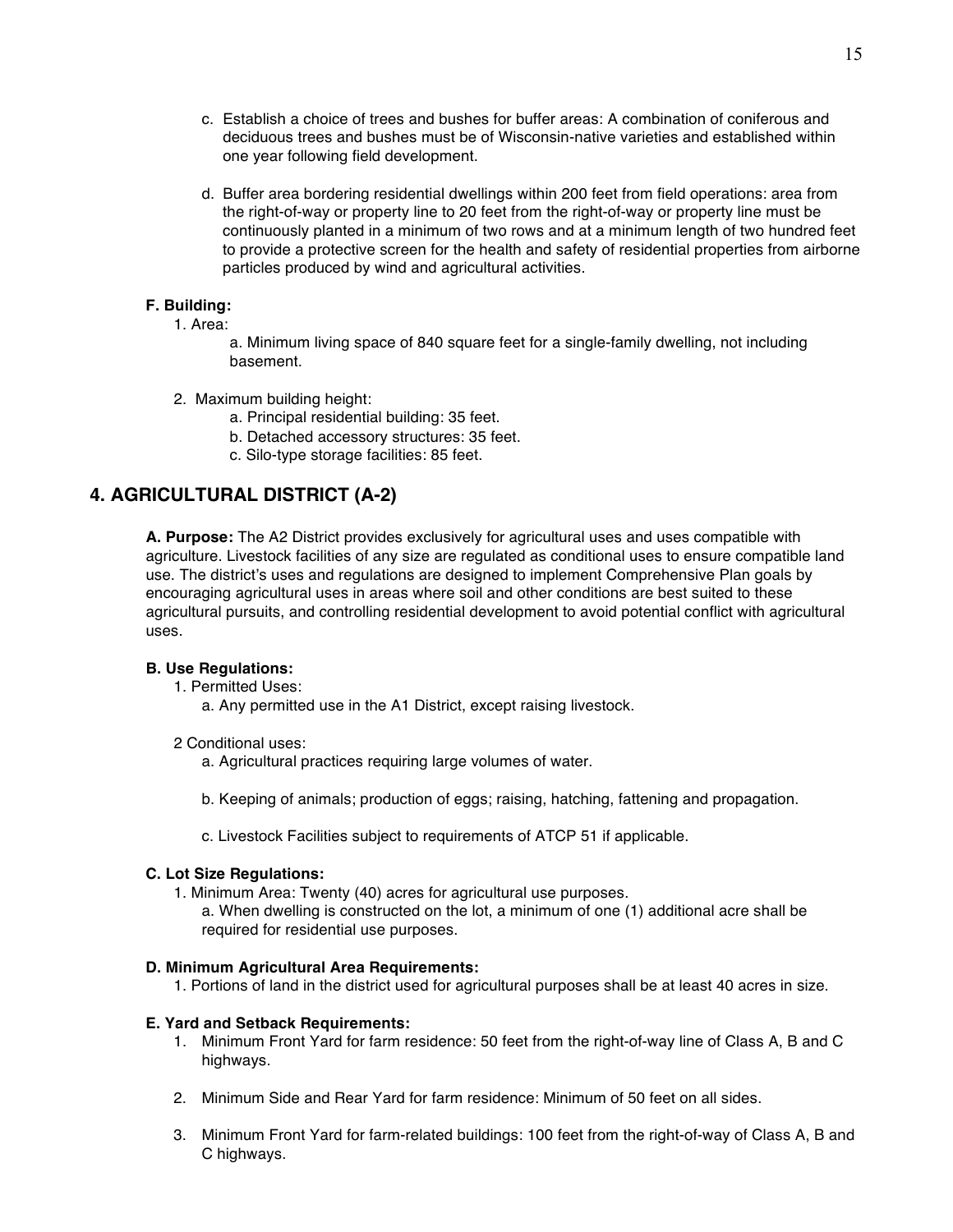- 4. Minimum Side and Rear Yard for farm-related buildings: Minimum of 100 feet on all sides.
- 5. Setback for livestock operations:
	- a. Fewer than 500 Animal Units: 100 feet from the right-of-way.
	- b. 500 Animal Units or greater: 200 feet from the right-of-way.
	- c. Manure Storage Facility: 350 feet from the right-of-way.
	- d. The setback requirements do not prevent the use or expansion of a livestock structure that was located within the setback area prior to the effective date of the setback requirement, except that a structure may not be expanded closer to the public road roadway.
- 6. Setback and Buffer for field operations (applies to re-zoning bordering R-1 and R-2 Districts and within 200 feet of residential dwellings):
	- a. Minimum setback: 20 feet from the right-of-way line.
	- b. Buffer area bordering residential districts or subdivisions: The area from the right-of-way or property line to 20 feet from the right-of-way or property line must be continuously planted in a minimum of two rows to provide a protective screen for the health and safety of residential properties from airborne particles produced by wind and agricultural activities. Allowances shall be made to provide no fewer than 2 (two), 33-foot driveway access locations per 1,320 feet of field.
	- c. Establishment a choice of trees and bushes for buffer areas: A combination of coniferous and deciduous trees and bushes must be of Wisconsin-native varieties and established within one year following field development.
	- d. Buffer area bordering residential dwellings within 200 from field operations: the area from the right-of-way or property line to 20 feet from the right-of-way or property line must be continuously planted in a minimum of two rows and at a minimum length of two hundred feet to provide a protective screen for the health and safety of residential properties from airborne particles produced by wind and agricultural activities.

## **F. Building:**

- 1. Area:
	- a. Minimum living space of 840 square feet for a single-family dwelling, not including basement.
- 2. Maximum building height:
	- a. Principal residential building: 35 feet.
	- b. Detached accessory structures: 40 feet.
	- c. Silo-type storage facilities: 85 feet.

## **G. Incorporation of Administrative Code:**

The provisions of ATCP 51, including standards and application requirements are incorporated herein by reference.

## **5. COMMERCIAL DISTRICT (C-1)**

**A. Purpose:** The C-1 district is intended to provide an area for the business and commercial needs of the community.

## **B. Use Regulations:**

1. Permitted Uses: In the Commercial District no building, structure or land shall be used, and no building or structure shall be hereafter erected or moved, unless otherwise provided in the Ordinance, except for the following uses (See part D and E for more details):

- a. Motels.
- b. Specialty merchandise stores: souvenirs, antiques or gift shops.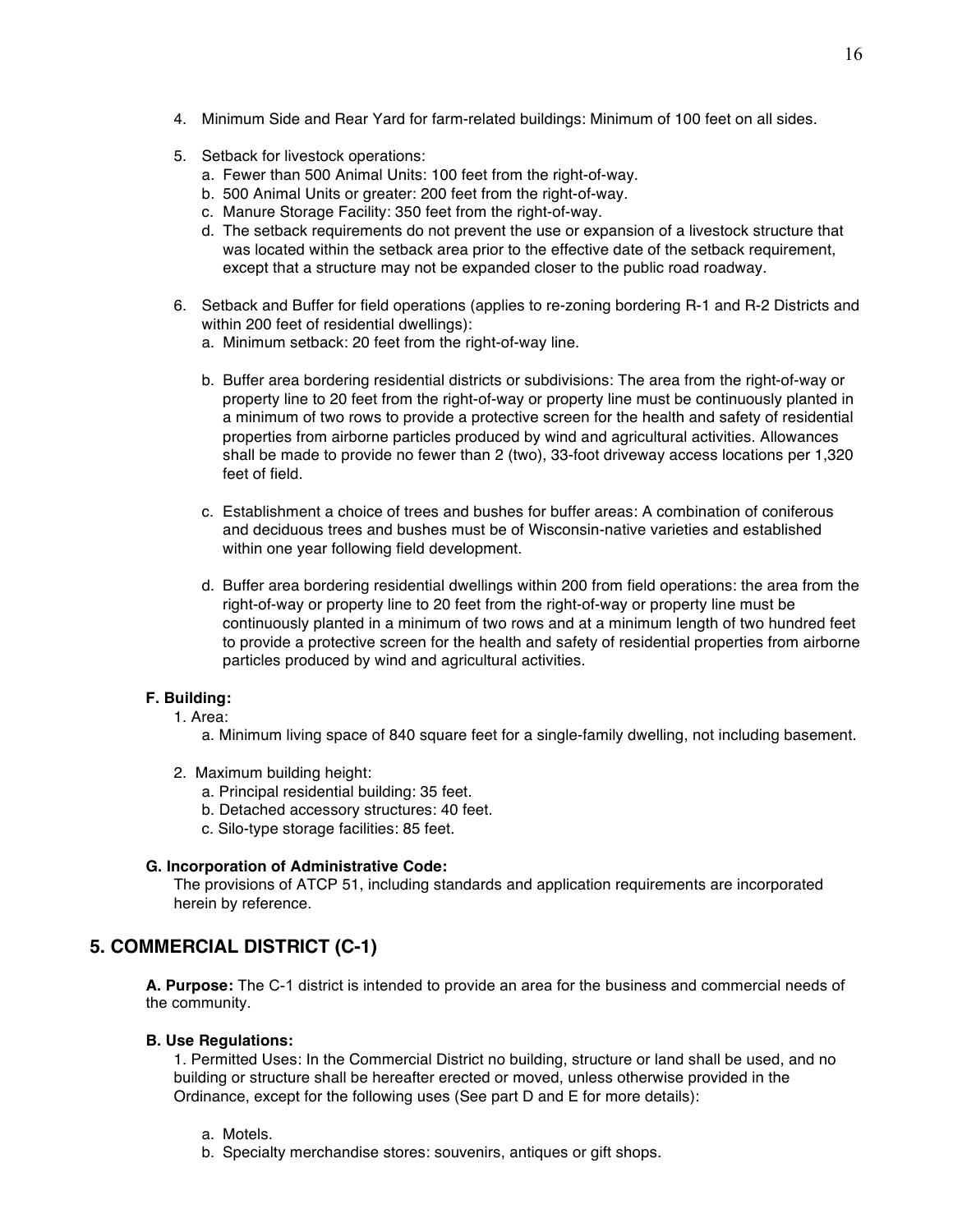- c. Restaurants, cafes or taverns.
- d. Automobile filling and service stations.
- e. Banks or financial institutions.
- f. Personal service establishments: Barbershops, beauty parlors, tailor shops, etc.
- g. Business and professional offices and studios.
- h. General grocery, specialty foods or bakeries.
- i. Retail laundry outlets.
- j. Electrical, telephone and public utility buildings.
- k. Mobile home parks, recreational vehicle parks and campgrounds.
- l. Churches.
- m. Governmental buildings
- 2. Conditional Uses:
	- a. Single-family residence: Single-family residence may be allowed in a commercial district if residential setbacks are followed. Single-family residences (if attached to or adjacent to the business building) intended to be occupied by the owner or manager of the business.
	- b. Multi-family dwellings: Minimum living space of 1550 square feet for a two-family dwelling (Stick built or Modular Home). Add 500 square feet per unit for a multi-family dwelling.
	- c. Communication Towers

**C. Yard regulations:** In the Commercial District no building, structure or premises shall be used, and building or structure shall be erected or moved, except in accordance with the following regulations:

- 1. Minimum Area: Two acres
- 2. Front Yard:

a. No building or structure shall hereafter be erected and no existing building or structure shall be reconstructed or altered in such a way that any portion thereof shall be closer to the right-ofway line of any street than is permitted by the setback requirements of Sec. 4, of this Ordinance except in areas designated by the Town Board as primary business districts in which there shall be a special reduced speed limit, in which case the minimum front yard setback shall be 25 feet.

- 3. Side and Rear Yard: Minimum of 25 feet.
- 4. Height: Maximum of 35 feet.

5. Off-Street Parking: Every business located in the Commercial District shall provide sufficient offstreet parking commensurate with the anticipated customer traffic.

## **D. Mobile/Manufactured Home Parks**

- 1. Use Regulations:
	- a. Permitted Uses:
		- 1. Single family dwellings.
- 2 Conditional Uses: None
- 3. Lot Size Regulations:
	- a. Minimum Area: Per state regulations.
	- b. Minimum Water Setback: 75 feet from ordinary high water mark.
- 4. Yard and Setback Requirements:
	- a. Minimum Front Yard
		- 1. Class A and Class B highways: 50 feet from right-of-way.
		- 2. Class C highway: 25 feet from the right-of-way.
	- b. Side and Rear Yard: Minimum of 10 feet on all sides.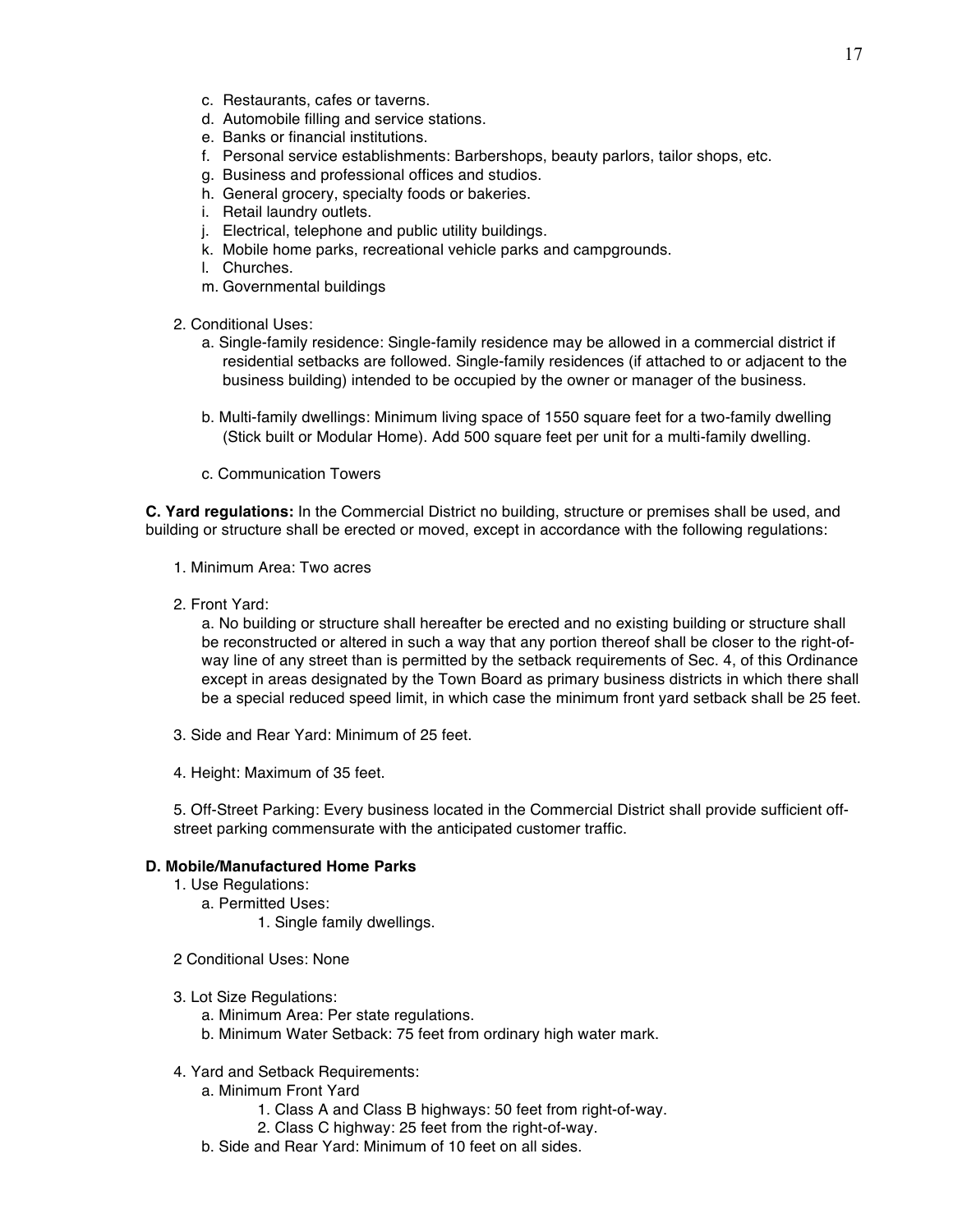5. General Provisions:

a. Garages and Accessory Buildings: Same requirements as Residential District.

b. Off-Street Parking: A minimum of two, off-street parking spaces must be provided for each dwelling.

## **E. Recreational Vehicle Parks and Camp Grounds:**

In addition to the other requirements herein, RV Parks and Campgrounds must comply with the provisions of DHS Chapter 178, which is incorporated herein by reference.

- 1. Use Regulations:
	- a. Permitted Use:
		- 1. As permitted by Health and Family Services (DHS Chapter 178).
	- b. Conditional Use:
		- 1. As permitted by Health and Family Services (DHS Chapter 178).
	- c. Lot size requirements:
		- 1. As permitted by Health and Family Services (DHS Chapter 178).

## **6. FORESTRY/RECREATIONAL DISTRICT (F-1)**

**A. Purpose:** The F-1 district is intended to provide a quiet, pleasant and spacious living area protected from traffic hazards and the intrusion of incompatible land uses, while allowing for managed forest practices and recreational opportunities.

## **B. Use Regulations:**

- 1. Permitted Uses:
	- a. Harvesting of wild crops such as wild hay, ferns, moss, berries and nuts, fruits and seeds.
	- b. Hiking, hunting, fishing and trapping.
	- c. The practice of forest management in accordance with scientific Silva culture practices.
	- d. The practice of wildlife and fish management.
	- e. Preservation of areas scenic, historic, or scientific value.

f. One, single-family dwelling per parcel constructed to Uniform Dwelling Code standards. Minimum living space of 840 square feet for a single-family dwelling not including basement.

g. Maximum principal building height: 35 feet. Accessory buildings: 25 ft.

h. One garage(s), per parcel, either attached to the primary dwelling or standing free which shall have a minimum width of 14 feet, and the sidewalls shall not exceed 12 feet in height from the finished floor, and shall not exceed a height of 17 feet from the finished floor to the peak of the exterior roof.

i. Accessory buildings, not to exceed two. Mobile/manufactured homes, campers, truck bodies or trailers, buses and similar items are prohibited for use as accessory buildings. Semi-trailers and storage containers are intended for temporary use only and must be removed from the property within 1 year after first use.

j. Recreational Vehicles or Camping Units not to exceed one indefinitely parked unit per lot. Two additional camping units not to exceed a total of three (3) may be placed on a lot during the camping season and removed at the conclusion of the camping season (on or before Oct. 31).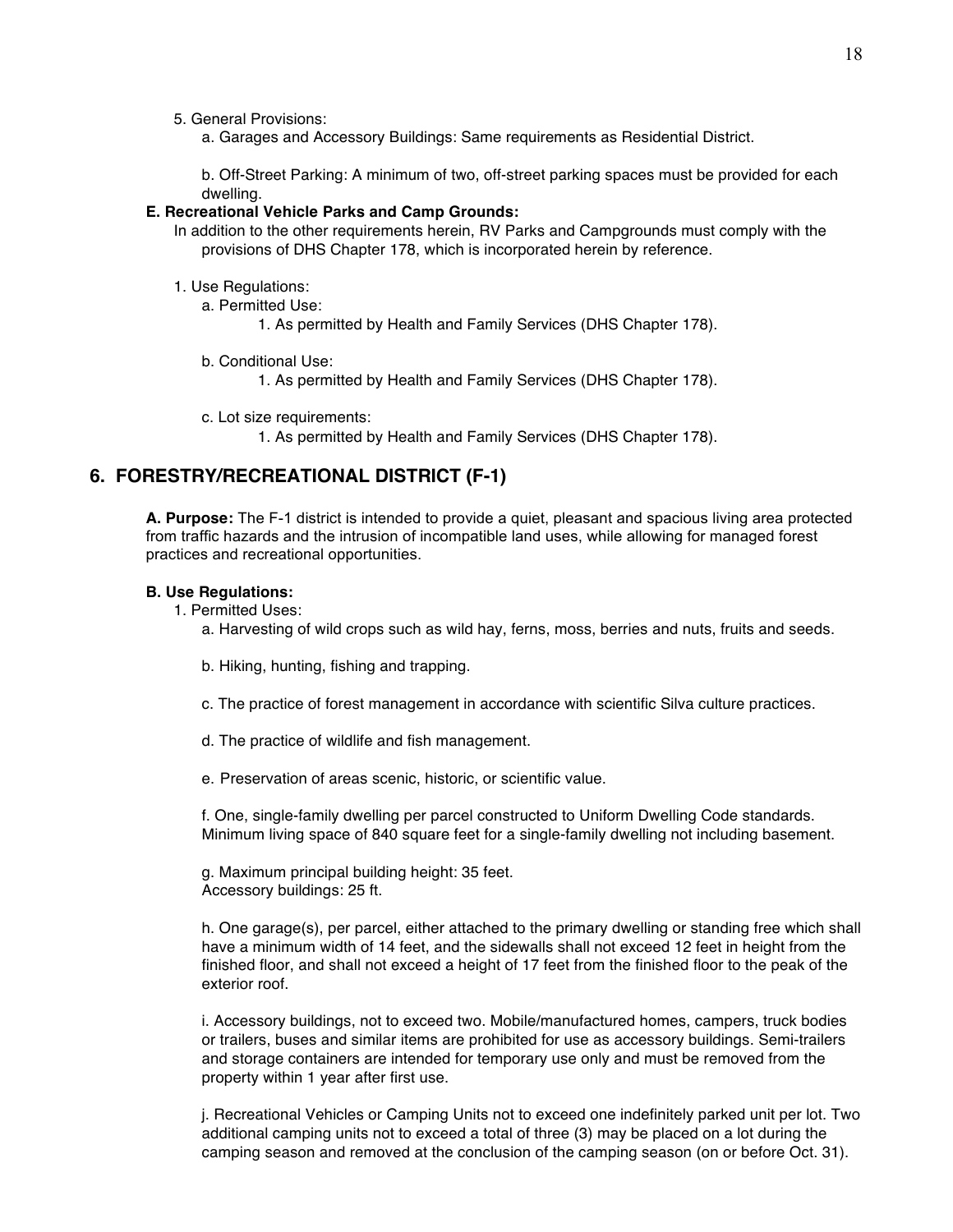2. Conditional Use:

a. Communication Towers

b. Livestock not to exceed one animal unit per five-acre parcel, with one additional animal unit allowed on each additional acre.

## **D. Lot Size Requirements:**

Minimum Area: Twenty acres.

**E. Minimum Water Setback:** 75 feet from ordinary high water mark.

## **F. Yard and Setback Requirements:**

1. Minimum Front Yard:

- a. Class A and Class B highways: 50 feet from the right-of-way line.
- b. Class C highways: 25 feet from the right-of-way line.
- 2. Side and Rear Yard: Minimum of 10 feet on all sides.

#### **G. General Provisions:**

1. Buildable Area: Minimum two acres of buildable land for dwelling.

2. Completion Requirements: All buildings must be completed in a manner so that they will not be detrimental to the community, thus lowering values of the District.

3. A dwelling or any other structure, once the permit for construction of that structure has been issued by the proper authority, shall have, from date of issuance inclusive, a period of 270 days to have the exterior of said structure completed unless otherwise stated in writing on said permit.

## **SECTION 4 - GENERAL REGULATIONS**

## **A. Sanitary Provisions:**

1. Use Requirements:

a. Each building or structure utilized for the purpose of human habitation in the Town of Big Flats shall have provision for sanitary disposal of waste pursuant to the minimum requirements of the Wisconsin Department of Safety and Professional Services and the Adams County Planning and Zoning Office shall be in effect at the time of the construction or moving of a building or structure. An Adams County Sanitary Permit is Mandatory for Private On-site Waste Treatment System (POWTS).

## **B. Keeping of Animals and Fowl:**

- 1. Permitted Animals:
	- a. All domestic animals and fowl in the Agricultural District.

b. Dogs and cats and those animals normally purchased at a pet store and kept in the house as household pets in all districts.

2. Conditional Use: Upon obtaining a conditional use permit (See Sec. 4.D.) of this Ordinance), animals and fowl, except as otherwise provided for in Sec. 4(B)(1)(a) and (b), may be kept in all districts subject to the following restrictions and regulations.

a. The number of animals or fowl shall be commensurate with the size of the parcel and according to district regulation.

b. The premises shall be adequately fenced to prevent animals and fowl from straying on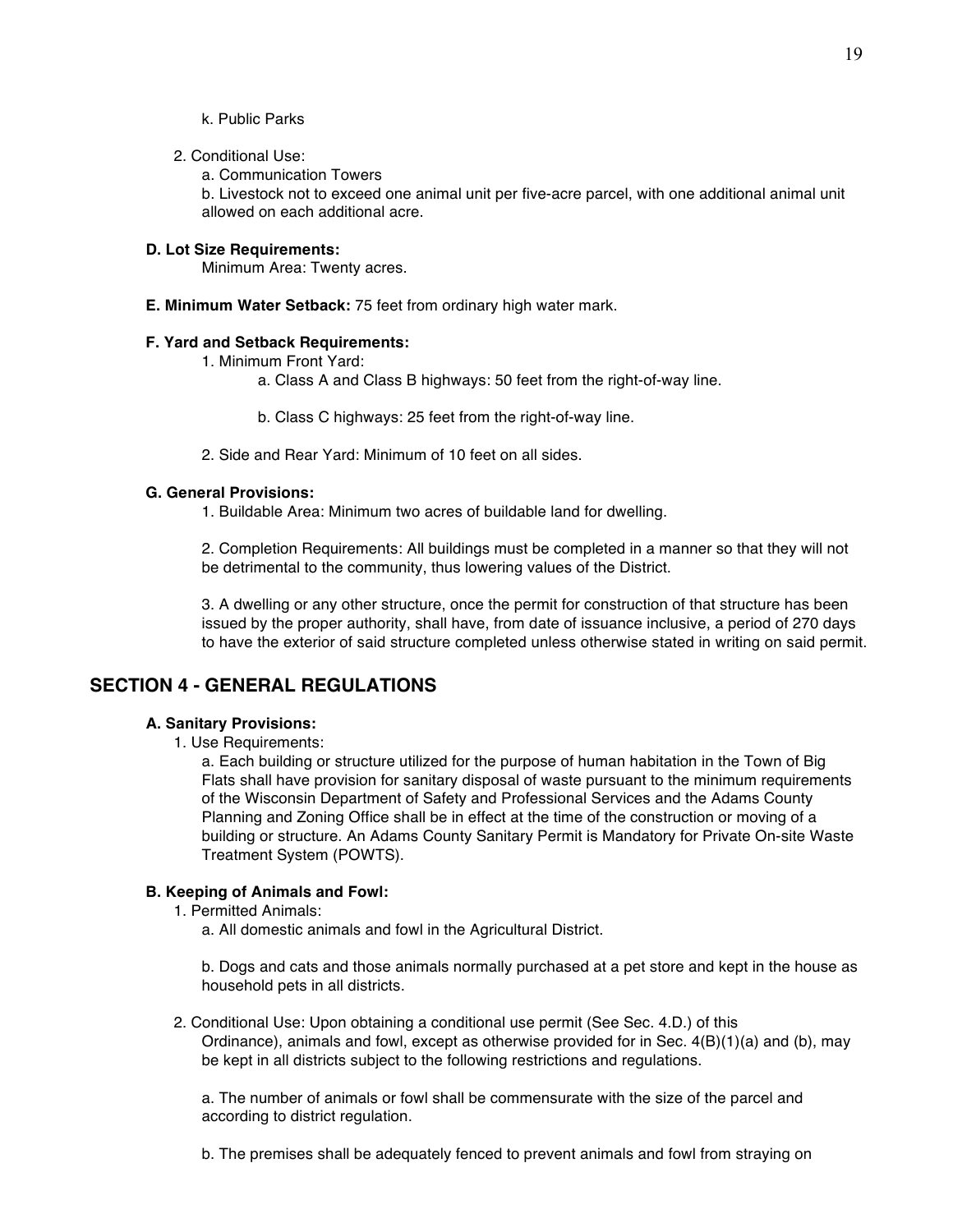neighboring premises.

c. The premises shall be maintained in a clean and sanitary condition free of rodents, vermin and objectionable odors.

d. The keeping of exotic animals is prohibited.

e. In the event that the above regulations are not complied with the permit may be revoked by the Plan Commission.

- **C. Nonconforming Uses:** The lawful use of land and buildings existing at the time of the adoption of this Ordinance, although such use does not conform to the provisions hereof, may be continued, but if such nonconforming use is discontinued for more than 12 months or changed to another use, any future use of said land and/or buildings shall be in conformity with the provisions of this Ordinance.
- **D. Conditional Uses:** Uses listed as conditional uses in a given district may be authorized upon application to the Plan Commission and subject to the Commission's issuance of a conditional use permit.

1. The Plan Commission shall consider the effect of such grant on the health, general welfare, safety and economic prosperity of the Town and of the immediate area in which such use would be located, including such considerations as the effect on the established character and quality of the area; its physical attractiveness; the movement of traffic; the demand for related services; and the possible hazardous, harmful, noxious, offensive or nuisance effects resulting from noise, dust, smoke or odor and other factors.

2. A request for a conditional use permit shall be submitted in writing to the Zoning Administrator who shall promptly refer the application to the Plan Commission. The application shall be accompanied by the same information as is required for a land use permit.

3. The Commission may require such other information as may be necessary to determine and provide for an enforcement of this Ordinance, including a site plan.

4. The Commission shall review the site; existing and proposed structures; architectural plans; parking areas; driveway locations; highway access, traffic generation and circulation; drainage; operation; conditions which shall affect the maintenance of safe and healthful conditions, prevention and control of water pollution including sedimentation, the location of the site with respect to flood plains, and the compatibility of the proposed use with the use of adjacent land.

5. Upon consideration of the factors listed above, the Commission may require such conditions in addition to those listed elsewhere in this Ordinance, as it deems necessary in furthering the purpose of this Ordinance. Such conditions may include specifications for, without limitation because of specific enumeration, landscaping, type of construction, construction commencement and completion dates, sureties, lighting, fencing, operational control, hours of operation, traffic circulation, access restrictions, increased setbacks and yards, type of shore cover, planting screens, signs or any other requirements necessary to fulfill the purpose and intent of this Ordinance.

6. Fee (set by Town Board resolution): An applicant for a conditional use shall pay a **nonrefundable fee** at the time of filing with the Zoning Administrator.

7. Hearing: The Plan Commission shall publish a Class I notice as specified in Ch. 985, Wis. Stats for a public hearing on the application to be held within 30 days after the date of publication.

8. Determination: The Plan Commission shall make its decision within 90 days after the filing of the application. Its decision shall be in Writing signed by the majority and shall include an accurate description of the use permitted, of the property on which it is permitted, and any and all conditions made applicable thereto.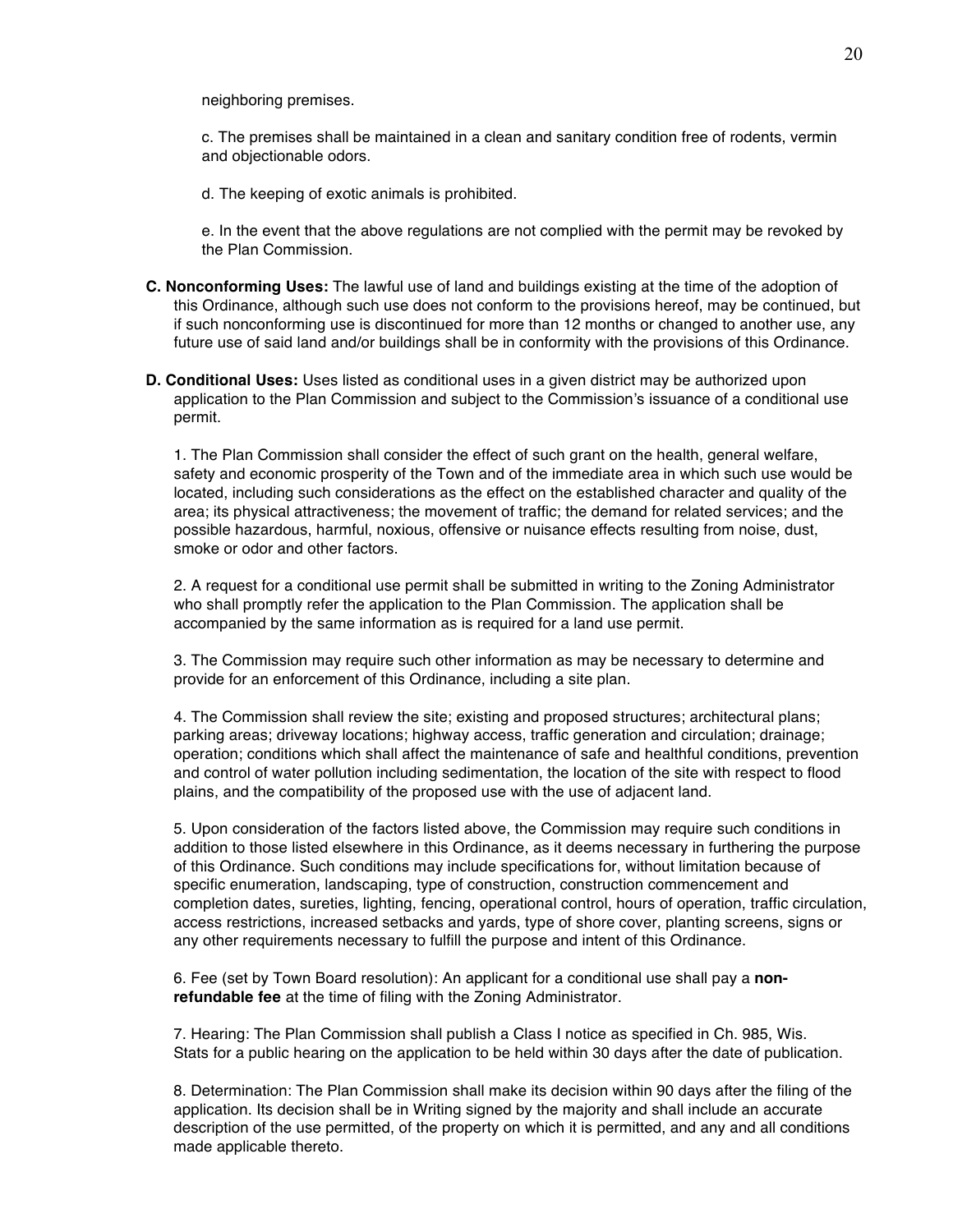9. Mapping and Recording: When a conditional use is approved, an appropriate record shall be made of the land use and building permits and such decision shall be applicable solely to the structures, use and property so described.

10. Termination: Where a permitted conditional use does not conform to the conditions of the original decision, the conditional permit may be terminated by the Plan Commission after due notice and hearing conducted under the same procedure as is used for the issuance of a conditional use permit.

**E. Exterior Siding:** Each building in the Town shall have finished exterior siding. Specifically prohibited is the utilization of tarpaper, uncovered insulation, or unfinished metal siding.

## **F. Town of Big Flats Front Setback Requirements:**

1. General: For the purpose of determining the distance buildings and other structures shall be set back from street and highways, the streets and highways of the Town are divided into the following classes:

- a. Class A Highways: All state and federal highways.
- b. Class B Highways: All county trunk highways.
- c. Class C Highways: All Town roads, streets and highways not otherwise classified.
- 2. Vision Clearance: There shall be a vision clearance triangle, as defined in Section 2 as follows: a. For Class A and B highways, 50 feet from the point of intersection of the right-of-way lines.
	- b. For Class C highways, 25 feet from the point of intersection of the right-of-way lines.
- 3. Structures Permitted Within Front Setback Lines:
	- a. Open fences.

b. Telephone, power transmission and distribution towers, poles and lines, substations, repeater stations and similar necessary mechanical appurtenances and portable equipment housings that are readily removable in their entirety.

c. Underground structures not capable of being used as foundations tor future, prohibited, overground structures; provided that this regulation shall not apply to wells and septic tanks or other means of private waste disposal.

- d. Access or frontage roads.
- e. Permitted signs and signs placed by public authorities for the guidance of traffic.

4. Clearance of Vision Triangles: In the event that there is any obstruction to vision in the above indicated vision triangles by brush, shrubs or trees, the Zoning Administrator shall give written notice thereof to the owner of the premises at his last known address requiring the removal of such obstruction within 30 days from the date of notice. In the event that said obstruction has not been removed within the stated 30 day period, the Zoning Administrator shall notify the Town Board, which may take action as necessary to have the same removed and the cost thereof assessed to the property as a special charge on the next tax roll.

#### **G. Recreational Vehicles and Camping Units in the Town of Big Flats:**

1. Regulated:

a. It shall be unlawful to locate or maintain any Recreational Vehicle and or Camping Unit in the Town of Big Flats, except in accordance with the provisions of this Ordinance.

2. Requirements: No Recreational Vehicle or Camping Unit is permitted unless it meets the minimum standards of an Independent Camping Unit as defined in Section 2 of this ordinance.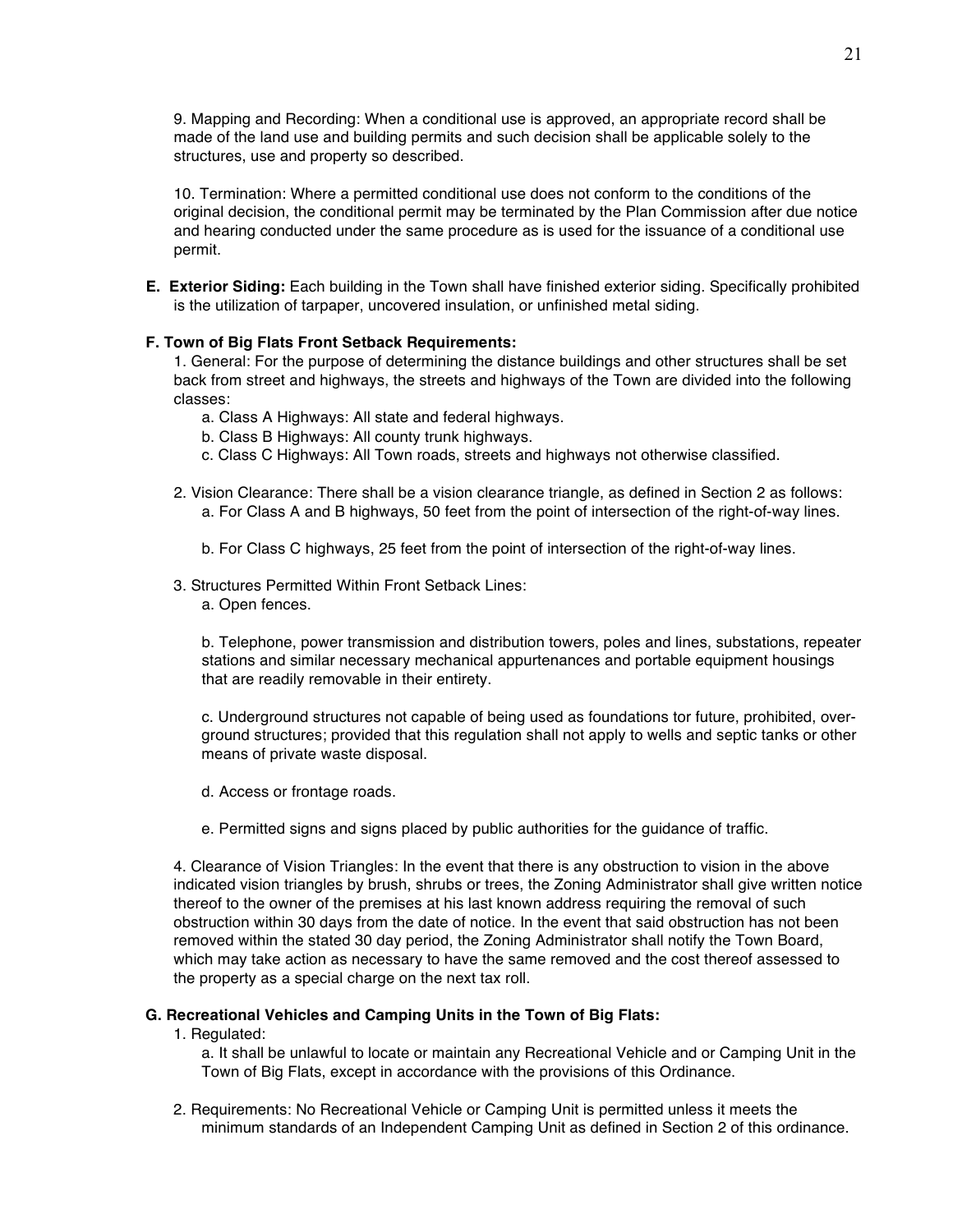3. Service Hook-Up:

All camping units that remain on a property for more than 7 days per calendar month (except in a licensed campground) must satisfy one of the following requirements of items a or b (as required by Adams County Sanitary Ordinance):

a. Be connected through quick disconnect fittings, to a legal, Private On-Site Wastewater Treatment System (Septic System) sized for a minimum of 2 bedrooms; or

b. Be connected through quick disconnect fittings, to a State of Wisconsin approved RV Transfer Container, with a minimum capacity of 300 gallons, upon issuance of a permit by the Adams County Zoning Department. (All RVs and Camping Units shall meet the minimum standards by Adams County Section 294-4 (F)(3)).

c. No sewage shall be permitted or be deposited upon the ground or into lakes, rivers, ponds, streams or wetlands.

d. All septic systems, holding tanks or auxiliary vessels (transfer containers) on the parcel shall have a sanitary permit issued by Adams County Zoning.

e. Independent Camping Units may be hooked up temporarily to electric by way of manufacturer-supplied cord to a disconnect box.

### 4. Use:

a. Additional "seasonal" camping is allowed (not to exceed three Recreational Vehicle or Camping Units) between April 1 and Oct 31.

1. In the absence of the parcel owner(s), non-parcel owners must have written permission from the parcel owner.

b. No Recreational Vehicle or Camping Unit may be used as a year-round permanent dwelling. For purposes of this section, "permanent human habitation" means the use and occupation by a human being of a given camper vehicle or non-permanent structure as a place for shelter, sleeping, cooking, eating and other occupation typical of what is commonly understood as being that of a living quarter.

c. Recreational Vehicles and Camping Units shall be maintained in a safe condition and shall not have an appearance that has a negative effect on neighboring properties. Unlicensed camping units in a state of disrepair will be declared a nuisance under town Ordinance 33.

d. A property owner may store their own camping unit on their own property.

e. Recreational Vehicles or Camping Units not to exceed one indefinitely parked unit per lot. Two additional vehicles are allowed during the camping season.

f. No Recreational Vehicle or Camping Unit allowed to be parked on parcels without first obtaining a driveway permit and fire number.

5. Improvements:

a. No external additions, piers, deck(s) or concrete pads shall be affixed or attached to any Recreational Vehicle or Camping Unit.

6. License:

a. All Recreational Vehicles and Camping Units must have a valid license displayed on vehicle, maintain current registration as required by the DOT and be "Road Ready" at all times.

b. Any un-licensed Vehicles, Recreational Vehicles or Camping Units will constitute a violation of this Ordinance and therefore be subject to a forfeiture of not less than \$50.00 for each offense.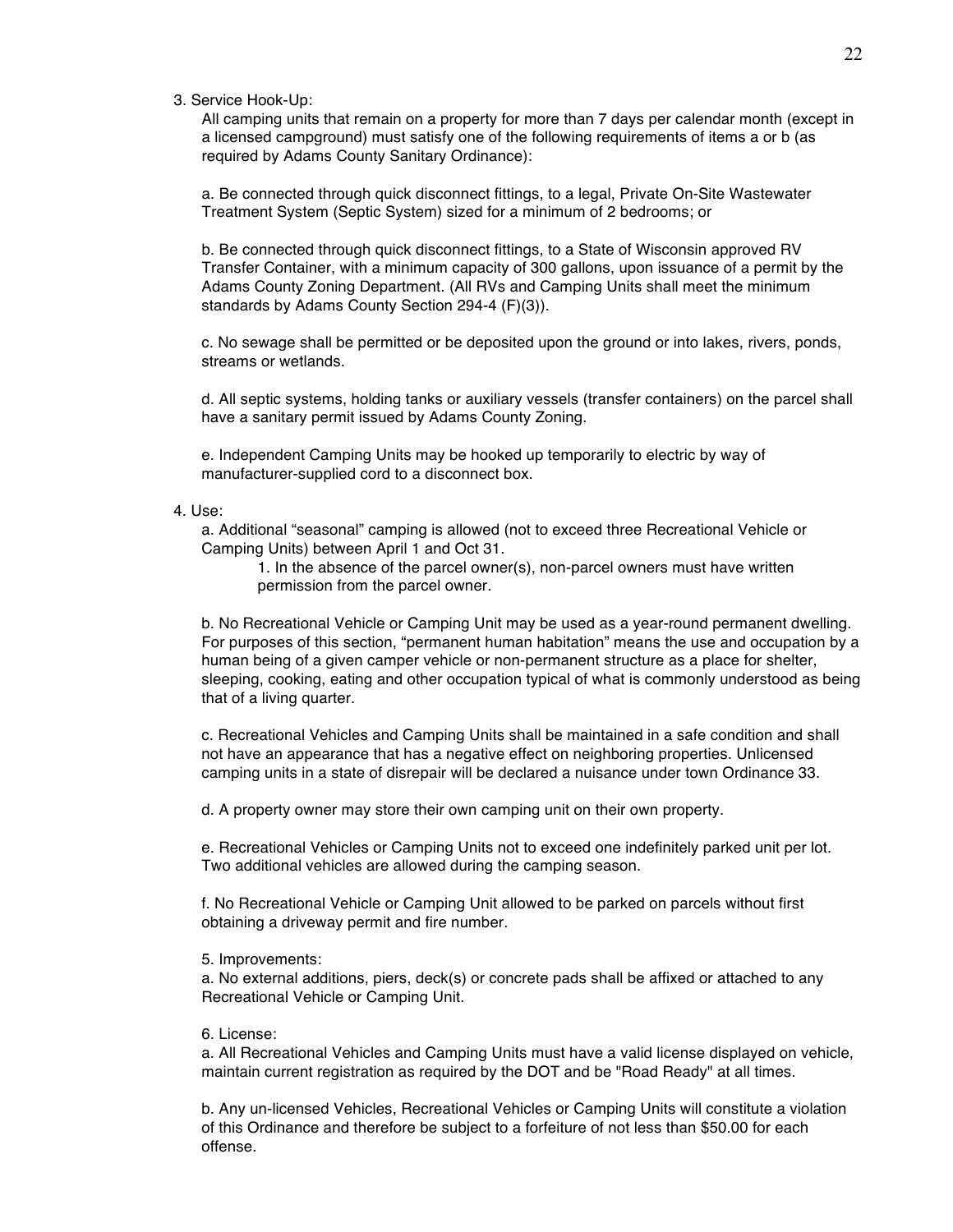## **H. Modular and Manufactured Homes**

1. Regulated:

a. It shall be unlawful to locate or maintain any Modular or Manufactured Home in the Town of Big Flats except in accordance with provisions of this Ordinance.

b. Manufactured Homes shall have a Gable Roof as regulated by H.U.D. and a minimum titled size of not less then 840 square feet.

c. Modular Homes shall have a minimum size of 840 square feet and be regulated by current U.D.C. codes.

d. Manufactured Homes shall be regulated by H.U.D. with an H.U.D. seal attached to them.

#### 2. Requirements:

a. Lot Ownership: Modular or Manufactured homes shall be located only on a lot or parcel owned by the owner of the unit, except in the case of a Mobile Home or Manufactured Home Park.

b. Modular or Manufactured Homes must be placed on foundations or piers conforming to Adams County Building Regulations.

c. Sanitary Disposal Systems must conform to State and County Regulations.

d. Modular or Manufactured Homes must be skirted within one year from date of entry. Materials shall not be of lesser grade than that used on the Manufactured Home.

e. No home that could be considered to be unsafe, or in a condition that would be against the health and welfare of the Town regardless of size or year shall be permitted. This applies to all homes for either temporary or permanent use.

f. There shall not be more than one modular or manufactured home placed on a lot or parcel of land owned by the same property owner with the same property tax identification number or fire number assigned to it.

## **I. Maintenance of Property and Fencing:**

1. Maintenance of Property:

a. It shall be the duty of the owner or tenant of all property, real or personal, residential, business or commercial to keep all property in a clean, neat or orderly appearance and free of refuse or "junk".

b. If complaints are received or the Town Board determines that there is a violation of this ordinance, the property owner or tenant shall be notified in writing and requested to correct the problem within thirty (30) days. The property owner or tenant shall have ten (10) days to respond to such notice in writing to said agent of the Town Board. If the respondent does not agree to correct the conditions or fails to respond within the period in the notice, then the Town shall follow guidelines established in the Town of Big Flats Public Nuisance Ordinance.

c. Junk or refuse is defined as useless items, rubbish, waste or anything that is thrown away or rejected as worthless or useless or which is discarded for any reason according to the common usage of the term.

2. Fencing: Any property owner or tenant who wishes to screen their property from neighbors or regularly stores, places or maintains any disabled vehicles, equipment or machinery on its property shall comply with the following:

a. The property owner shall fence in all areas used for the purpose above by a solid fence inside property lines no more than eight (8) feet high and not over four (4) inches from the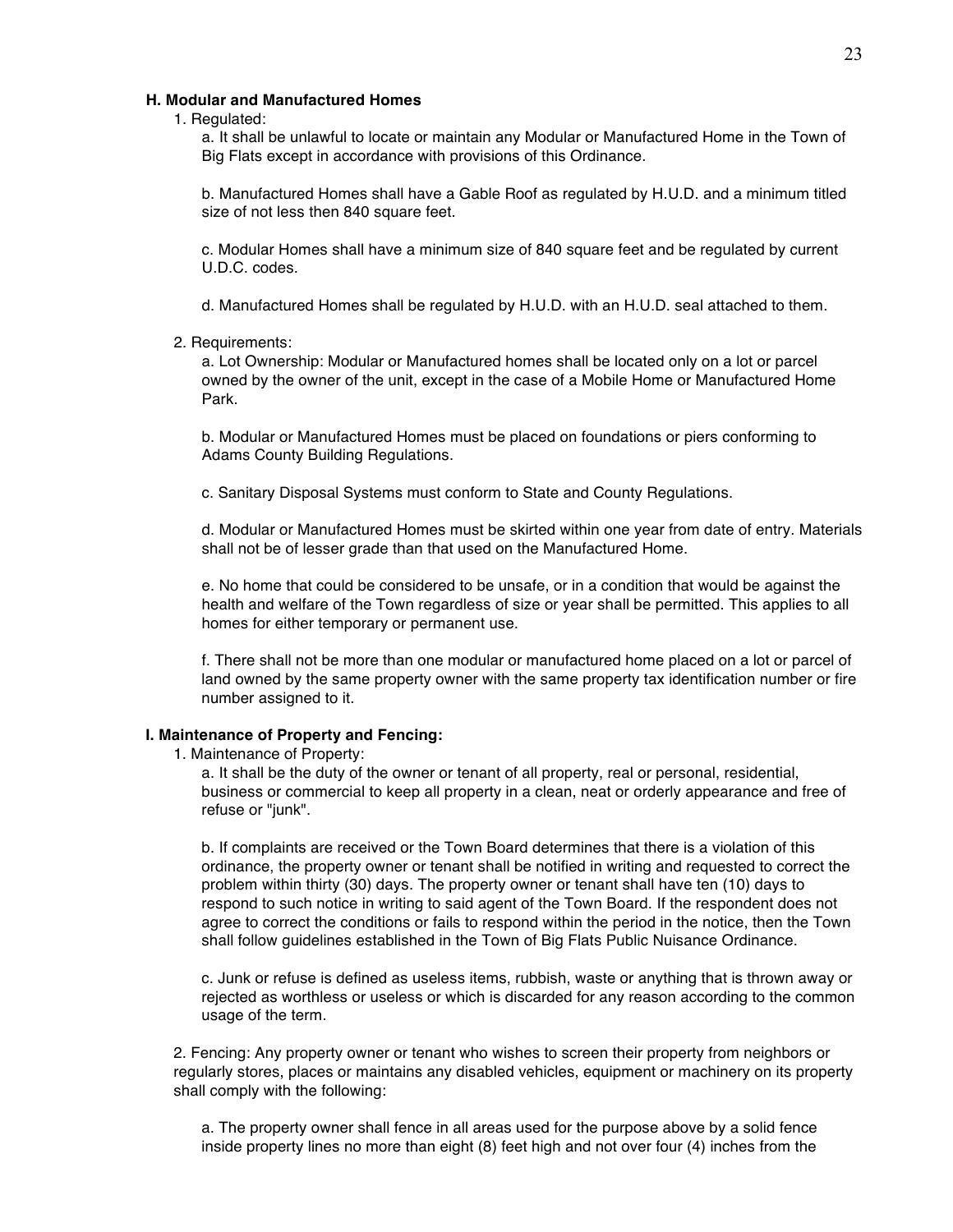ground in Residential Districts, and not to exceed ten (10) feet in height and not over 4 inches from the ground in Commercial Districts.

b. Security fences are permitted inside property lines in all districts, but shall not exceed ten (10) feet in height and shall be of an open type similar to woven wire fencing.

#### **J. Adams County Ordinance Referenced**

The following Adams County Ordinances and any revisions are in effect in the Town of Big Flats and this Ordinance shall not be interpreted to conflict with same:

- 1. Adams County Land Division Ordinance
- 2. Adams County Shoreland, Wetland and Habitat Protection Ordinance
- 3. Adams County Floodplain Zoning Ordinance
- 4. Adams County Private Onsite Wastewater Treatment System Ordinance

## **K. New construction requires a Land Use Permit from the town before proceeding**

1. For the purpose of this ordinance, new construction is defined as any building 150 sq. ft. or greater, attached, covered or enclosed decks, and additions to existing structures.

**L. Rezoning Procedure:** In addition to the general requirements for Conditional Uses, applicant is required to review a copy of the Rezone Procedure and submit a Land Use Application. A Rezone Packet is available from the Town Clerk or Zoning Administrator, and can also be found on the town's website at www.bigflatswi.com.

## **M. Land Use Permit and Plot Plan:**

1. No building shall hereafter be erected or moved until a **land use permit** shall have been applied for in writing and issued by the Zoning Administrator. Said permit shall be posted in a prominent place on the premises prior to and during the period of construction or move. Form for application for land use permits shall be supplied by the Zoning Administrator. The land use permit shall be valid for one year and may require a bond to guarantee completion, if required by the Town Board.

2. Each application for land use permit shall be accompanied by a plot plan, drawn to scale, showing the actual dimensions of the lot to be built upon, the size of the buildings to be erected, its location on the lot, the road the driveway will be on, and such other information as may be necessary to provide for the enforcement of these regulations. A record of such applications and plats shall be kept in the Office of the Zoning Administrator. Prior to site inspection by Zoning Administrator, proposed site must be staked showing location of proposed building(s).

3. A copy of each application will then be delivered to the Adams County Planning and Zoning office. If there is no street number assigned to the property a request will be filled out by the Zoning Administrator and sent to the Adams County Land Information Office. A copy of the plot plan shall be forwarded to the Town highway employee when new driveways are put in with the names of the person(s) obtaining permits to determine if a culvert is needed.

#### **N. Penalty and Fees:**

All fees under this Ordinance shall be set by resolution by the Town Board. The permit fee shall be doubled if construction is commenced prior to the issuance of the permit. Any person, partnership, corporation or other legal entity that fails to comply with provisions of this Section, shall, upon conviction of such violation, be subject to a penalty pursuant to Section 10 of this Ordinance. Each violation and each day a violation continues or occurs shall constitute a separate offense.

## **SECTION 5 – MOBILE TOWER SITING**

**A. Purpose:** The purpose of this section is to regulate by zoning permit: (1) The siting and construction of any new mobile service support structure and facilities; (2) With regard to a class 1 collocation, the substantial modification of an existing support structure and mobile service facilities; and, (3) With regard to a class 2 collocation, collocation on an existing support structure which does not require the substantial modification of an existing support structure and mobile service facilities.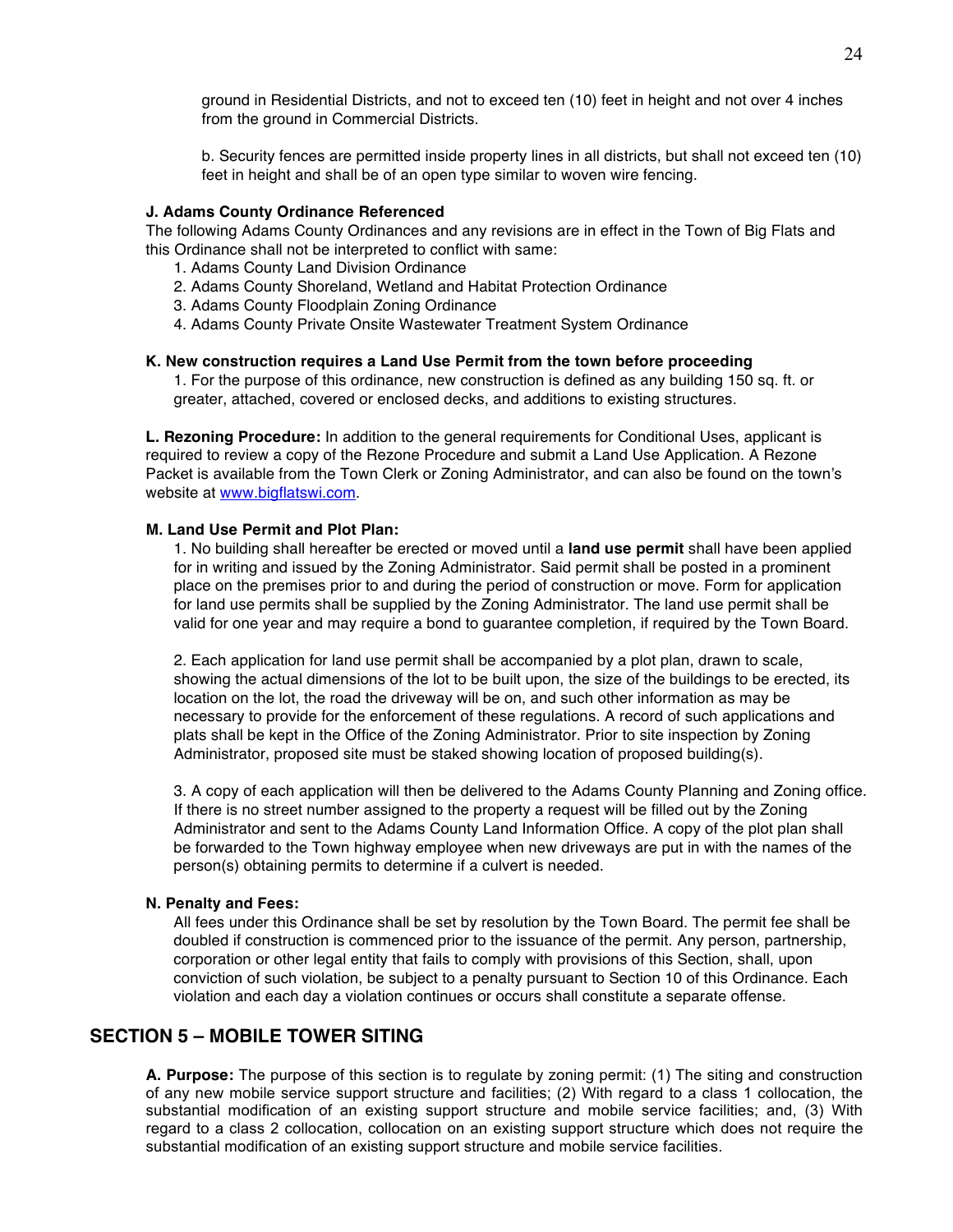**B. Authority:** The town board has the specific authority under ss. 62.23 and 66.0404, Wis. Stats., to adopt and enforce this section.

**C. Definitions:** All definitions contained in s. 66.0404(1) are hereby incorporated by reference.

**D. Permit Issuance:** The plan commission is hereby authorized to issue all permits provided for in this section.

**E. Permitted Use:** Class 2 collocation is a permitted use, subject to issuance of a zoning permit pursuant to sub. G herein.

#### **F. Conditional Uses:**

**1**. Class 1 Collocation and mobile support structures and facilities are conditional uses in every zoning district and require the issuance of a conditional use permit pursuant to sub. H herein. In addition, the specific requirements set forth in paragraph 2 that follows must be satisfied.

#### **2. Specific Requirements:**

- a. Height: Except as provided for in sec. 66.0404(4)(L) Wis. Stats, and pursuant to the discretion authorized in sub. (4)(u) therein, the height of a mobile service support structure shall not exceed 300 feet. The height limitation for an antenna attached to an existing structure shall not exceed fifteen (15) feet above the existing peak of the structure.
- b. Surety: A surety bond or other form of security may be required in an amount not to exceed \$20,000. The surety shall be for the sole purpose of ensuring repair or removal of structures or facilities that fall into disuse.
- c. Setback: The setbacks set forth in the regulations for the C-1 district herein shall apply to mobile service support structures.
- d. Structural Capacity: A collocation may not result in the structural capacity of a structure being exceeded.
- e. Collocation: Collocation on existing structures is encouraged to the extent dosing so if reasonably possible.
- f. Signs/Advertising: No signs or advertising messages shall be attached to a mobile service support structure or facility.
- g. Compliance with Other Laws: All mobile service support structures and facilities shall be erected and maintained in compliance with federal law, including but not limited to Federal Communication Commission and Federal Aviation Administration rules and regulations, and applicable building codes.
- h. Conditions: The town may place additional conditions on the issuance of a conditional use permit granted pursuant to this section, provided that such conditions are consistent with the limitations set forth in sec. 66.0404(4) Wis. Stats.
- i. Accessory Equipment Structures: All accessory equipment structures adjacent to an antenna system and/or tower shall be screened or architecturally designed to blend in with the surrounding environment and shall meet all minimum setback requirements.
- j. Fencing: When deemed applicable by the Town, appropriate safety fencing shall be incorporated within the site accommodating the tower and its accessory equipment structures.
- k. Obsolete or Unused Towers: All obsolete, damaged, unused, or abandoned towers and accompanying accessory facilities shall be removed within twelve (12) months of the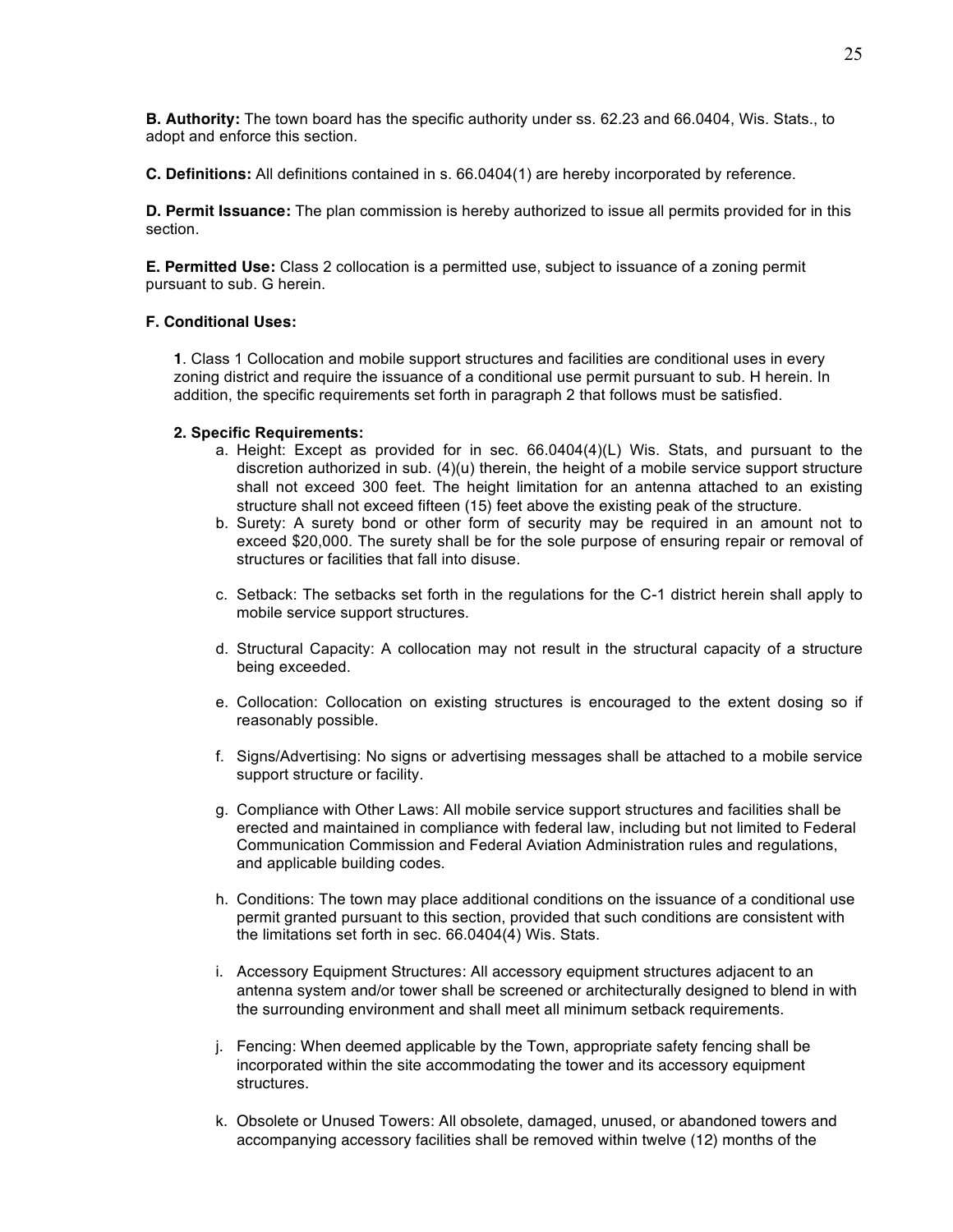cessation of operations unless a time extension is approved by the Town Board. If the tower is not removed, it may be deemed a nuisance; the Town may act to abate such nuisance and require the removal of the tower at the property owner's expense. After the facilities are removed, the site shall be restored to its original or an improved state.

**3. Exclusive Process:** Notwithstanding regulations in any other section of this chapter regarding the issuance of conditional use permits generally, the issuance of conditional use permits for mobile service support structures and facilities and class 1 collocations shall be governed exclusively by this section.

## **G. Class 2 Collocation – Application Process:**

**1.** A town zoning permit is required for a class 2 collocation. A class 2 collocation is a permitted use in the town but still requires the issuance of the town permit.

**2.** A written permit application must be completed by any applicant and submitted to the town. The application must contain the following information:

- a. The name and business address of, and the contact information for, the applicant.
- b. The location of the proposed or affected support structure.
- c. The location of the proposed mobile service facility.

**3.** A class 2 collocation is subject to the same requirements for the issuance of a building permit as any other type of commercial development or land use development.

**4.** If an applicant submits to the town an application for a permit to engage in an activity described herein, which contains all of the information required under this section, the town shall consider the application complete. If any of the required information is not in the application, the town shall notify the applicant in writing, within five (5) days of receiving the application, that the application is not complete. The written notification shall specify in detail the required information that was incomplete. An applicant may resubmit an application as often as necessary until it is complete.

**5.** Within 45 days of its receipt of a complete application, the town shall complete all of the following or the applicant may consider the application approved, except that the applicant and the town may agree in writing to an extension of the 45 day period:

- a. Make a final decision whether to approve or disapprove the application
- b. Notify the applicant, in writing, of its final decision.
- c. If the application is approved, issue the applicant the relevant permit.
- d. If the decision is to disapprove the application, include with the written notification substantial evidence which supports the decision.
- **6.** The fee for the permit is \$150.

## **H. Siting and Construction of any New Mobile Service Support Structure and facilities and Class 1 Collocation – Application Process:**

**1.** A conditional use permit is required for the siting and construction of any new mobile service support structure and facilities and for class 1 collocation.

**2.** A written permit application must be completed by any applicant and submitted to the town. The application must contain the following information:

- a. The name and business address of, and the contact individual for, the applicant.
- b. The location of the proposed or affected support structure.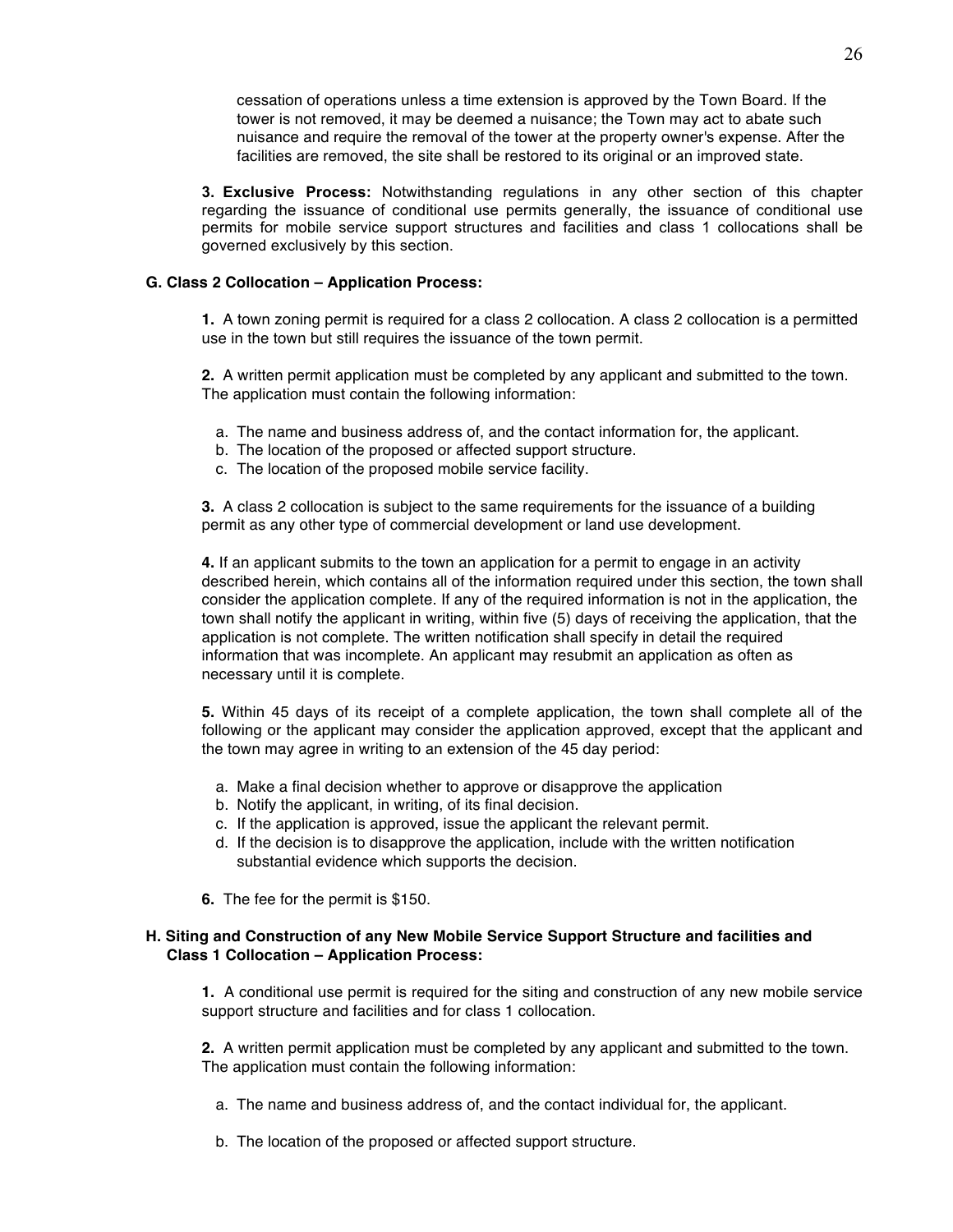- c. The location of the proposed mobile service facility or class 1 collocation.
- d. If the application is to substantially modify an existing support structure, a construction plan which describes the proposed modifications to the support structure and the equipment and network components, including antennas, transmitters, receivers, base stations, power supplies, cabling, and related equipment associated with the proposed modifications.
- e. If the application is to construct a new mobile service support structure, a construction plan which describes the proposed mobile service support structure and the equipment and network components, including antennas, transmitters, receivers, base stations, power supplies, cabling, and related equipment to be placed on or around the new mobile service support structure.
	- f. If an application is to construct a new mobile service support structure, an explanation as to why the applicant chose the proposed location and why the applicant did not choose collocation, including a sworn statement from an individual who has responsibility over the placement of the mobile service support structure attesting that collocation within the applicant's search ring would not result in the same mobile service functionality, coverage, and capacity; is technically infeasible; or is economically burdensome to the mobile service provider.

**3.** If an applicant submits to the town an application for a permit to engage in an activity described herein, which contains all of the information required under this section, the town shall consider the application complete. If the town does not believe that the application is complete, the town shall notify the applicant in writing, within 10 days of receiving the application, that the application is not complete. The written notification shall specify in detail the required information that was incomplete. An applicant may resubmit an application as often as necessary until it is complete.

**4.** Within 90 days of its receipt of a complete application, the town shall complete all of the following or the applicant may consider the application approved, except that the applicant and the town may agree in writing to an extension of the 90-day period:

- a. Review the application to determine whether it complies with all applicable aspects of the town's building code and, subject to the limitations in sec. 66.0404 Wis. Stats., this chapter.
- b. Make a final decision whether to approve or disapprove the application.
- c. Notify the applicant, in writing, of its final decision.
- d. If the decision is to disapprove the application, include with the written notification substantial evidence which supports the decision.

**5.** The town may disapprove an application if an applicant refuses to evaluate the feasibility of collocation within the applicant's search ring and provide the sworn statement described earlier herein.

**6.** If an applicant provides the town with an engineering certification showing that a mobile service support structure, or an existing structure, is designed to collapse within a smaller area than the setback or fall zone area required in this section, that setback does not apply to such a structure unless the town provides the applicant with substantial evidence that the engineering certification is flawed.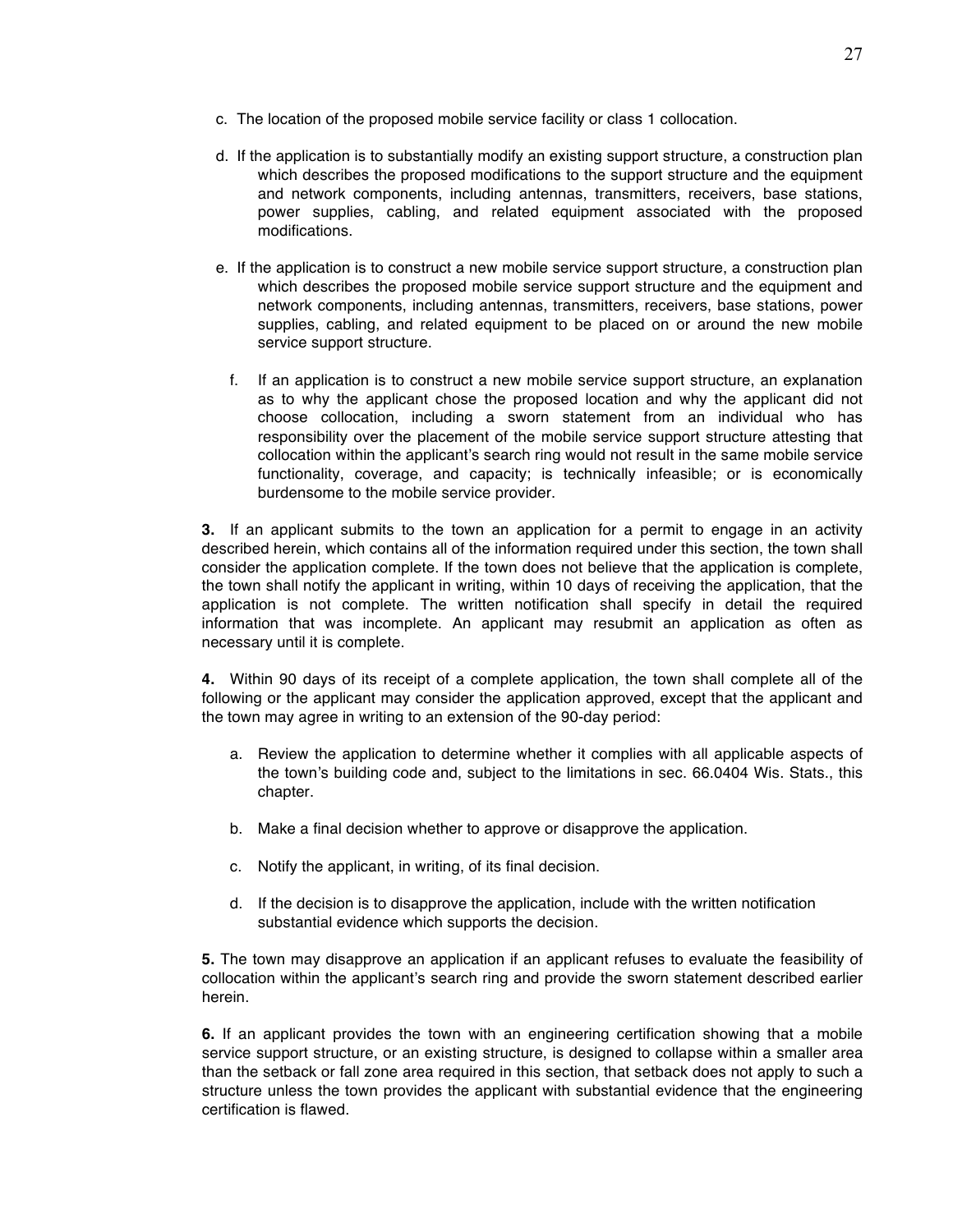**7.** The fee for the permit is \$1,500. If additional engineering support is required to complete a review of an application, an additional fee may be required (not to exceed \$3,000 total per s. 66.0404(4)(d)).

**I. Penalty Provisions:** Any person, partnership, corporation, or other legal entity that fails to comply with the provisions of this section shall, upon conviction, pay a forfeiture of not less than \$200 nor more than \$2,000, plus the applicable surcharges, assessments, and costs for each violation. Each day a violation exists or continues constitutes a separate offense under this section. In addition, the town board may seek injunctive relief from a court of record to enjoin further violations.

**J. Conflict of Laws:** If any provision of this section and/or if any condition imposed pursuant to sub. F. herein is in conflict with sec. 66.0404 Wis. Stats., it is hereby intended that the town-imposed provision or condition be automatically withdrawn and not enforced.

**K. Severability:** If any provision of this section or its application to any person or circumstance is held invalid, the invalidity does not affect other provisions or applications of this ordinance that can be given effect without the invalid provision or application, and to this end the provisions of this ordinance are severable.

## **SECTION 6 - PLAN COMMISSION**

## **A. Membership:**

1. A Plan Commission is hereby established. The Plan Commission shall consist of a Town Supervisor and 4 citizen members appointed by the Town Chairperson subject to confirmation by the Town Board for 3 year terms. The Zoning Administrator shall be an ex officio member. Members shall reside in the Town of Big Flats for at least 1 year prior to appointment. The Town Clerk shall serve as Clerk for the Plan Commission. The Town Chairperson shall appoint the presiding officer of the Plan Commission.

## **B. Powers and Duties:**

1. The Plan Commission shall have the following powers and duties:

a. The following matters shall be referred to the Plan Commission by the Town Board for its consideration and report before final action is taken by the Town Board.

- b. Proposed changes in zoning district boundaries.
- c. Proposed amendments to this Ordinance.
- d. Proposed subdivisions.
- e. Such other matters referred to the Plan Commission by the Town Board.

f. Plan Commission members may view any property in question before a hearing is held on the matter.

g. The duties and functions set forth in Sec. 62.23 (2), (4) and (5) Wis. Stats.

In the event the Plan Commission does not make its report to the Town Board within 30 days, or such longer period stipulated by the Town Board, the Town board may take final action without such report.

2. The Plan Commission shall act upon applications for conditional uses pursuant to Sec. 4E, 1 of this Ordinance.

## **C. Compensation:**

1. Compensation for Plan Commission members shall be set by the Town Board by resolution.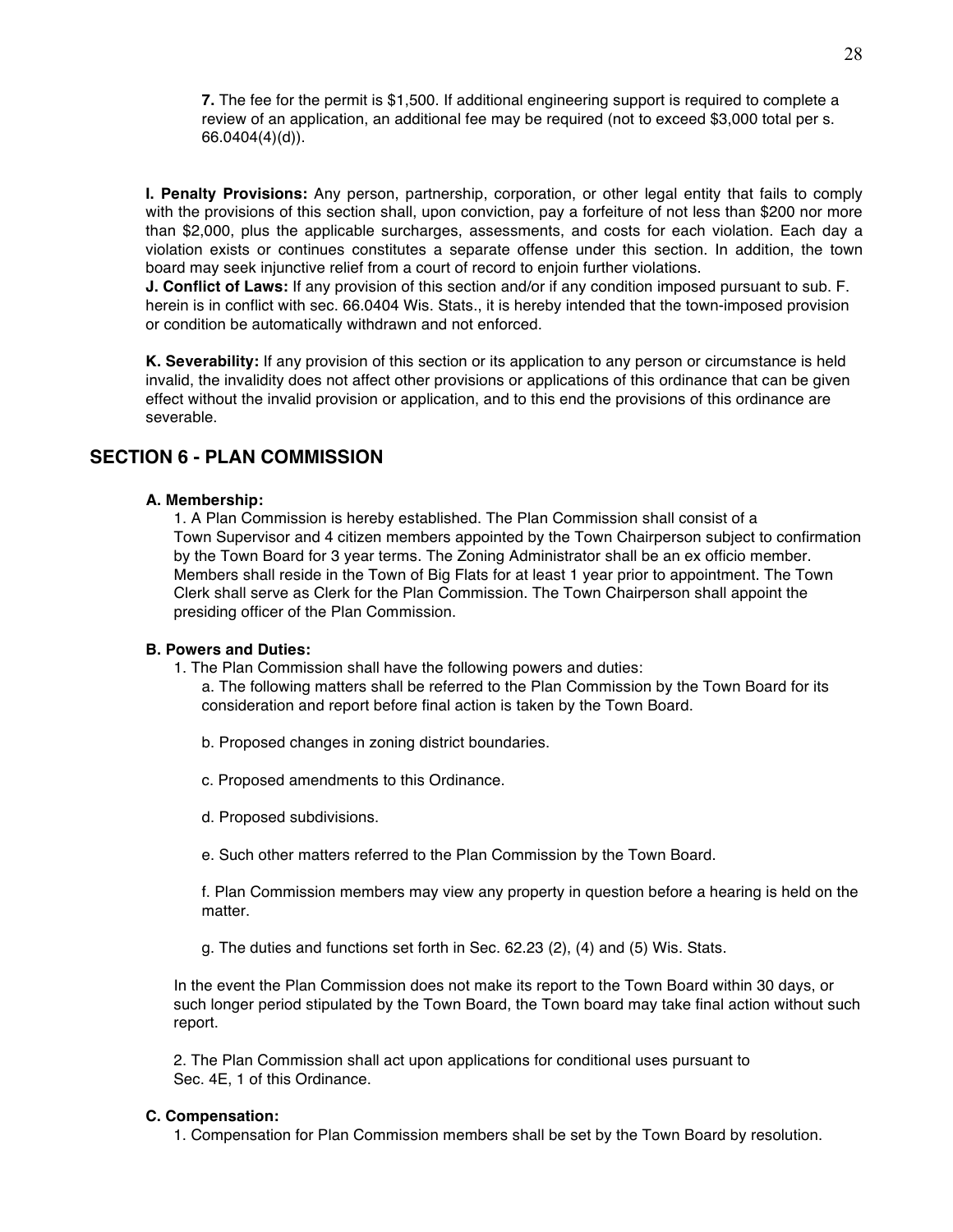## **D. Fees:**

1. Fees will be set by the Town Board by resolution.

## **SECTION 7 - BOARD OF APPEALS**

## **A. Membership:**

1. A Board of Appeals is hereby established. The Board shall consist of 5 members, appointed by the Town Chairperson subject to Town Board approval, for 3 year terms, except that of those first appointed, one shall serve for a term of one year, two for a term of 2 years, and 2 for a term of 3 years. The Town Chairperson, subject to Town Board approval, shall appoint first and second alternate members for a term of 3 years who shall act with full power only when a member(s) of the Board of Appeals refuses to vote because of interest or is absent. Vacancies shall be filled by the Town Board for the unexpired terms of members whose terms become vacant. Members of the Board of Appeals shall be residents of the Town of Big Flats for at least one year prior to their appointments. The Town Chairperson shall designate one of the members as the Board of Appeals Chairperson.

#### **B. Procedure:**

1. The Board of Appeals shall adopt a set of written rules for its government and procedure which shall be filed with the Town Clerk. Meetings of the Board shall be held at the call of its Chairperson and at such other times as the Board may determine, except that the Board shall meet within one month after their appointments to adopt written rules, and further shall compile their report for the Town Board. The Chairperson, or in his absence the acting Chairperson, may administer oaths and compel the attendance of witnesses. All meetings shall be open to the public.

2. The Board shall keep written minutes of its proceedings showing the vote of each member upon each question or, if absent or failing to vote, indicating such fact, and shall keep records of its examinations and other official actions, all of which shall be immediately filed in the Town Hall and shall be a public record. The Town Clerk shall serve as Clerk for the Board.

#### **C. Appeals:**

Appeals to the Board may be taken by any persons aggrieved or by any officer or department of the Town of Big Flats affected by any decision of the Zoning Administrator by filing with the Board of Zoning Appeals a notice of appeal specifying the grounds thereof. The Zoning Administrator shall forthwith transmit to the Board all the papers constituting the record upon which the action appealed from was taken. The Board shall fix a reasonable time for the hearing of appeals and give public notice thereof as well as due notice to the parties in interest and shall decide the same within a reasonable time.

## **D. Powers and Duties:**

The Board of Appeals shall have the following powers and duties:

1. To hear and decide appeals where it is alleged there is error in any order, requirement, decision or determination made by the Zoning Administrator or other administrative official.

2. To authorize, upon appeal in specific cases, such variance from the terms of this Ordinance as will not be contrary to the public interest where, owing to special conditions peculiar to a specific property, a literal enforcement will result in practical difficulty or unnecessary hardship so that the spirit of this Ordinance shall be observed, public safety and welfare secured and substantial justice done. In every case where a variance form these regulations has been granted by the board, the written minutes of the Board shall affirmatively show in what particular and specific respects an "unnecessary hardship" or "practical difficulty" would have been created by the literal application of the regulations of this Ordinance.

3. The Board may reverse or affirm, wholly or in part, or may modify any order, requirements, decision or determination appealed from and shall make such order, requirement decision or determination as in its opinion ought to be made in the premises and to that end shall have all the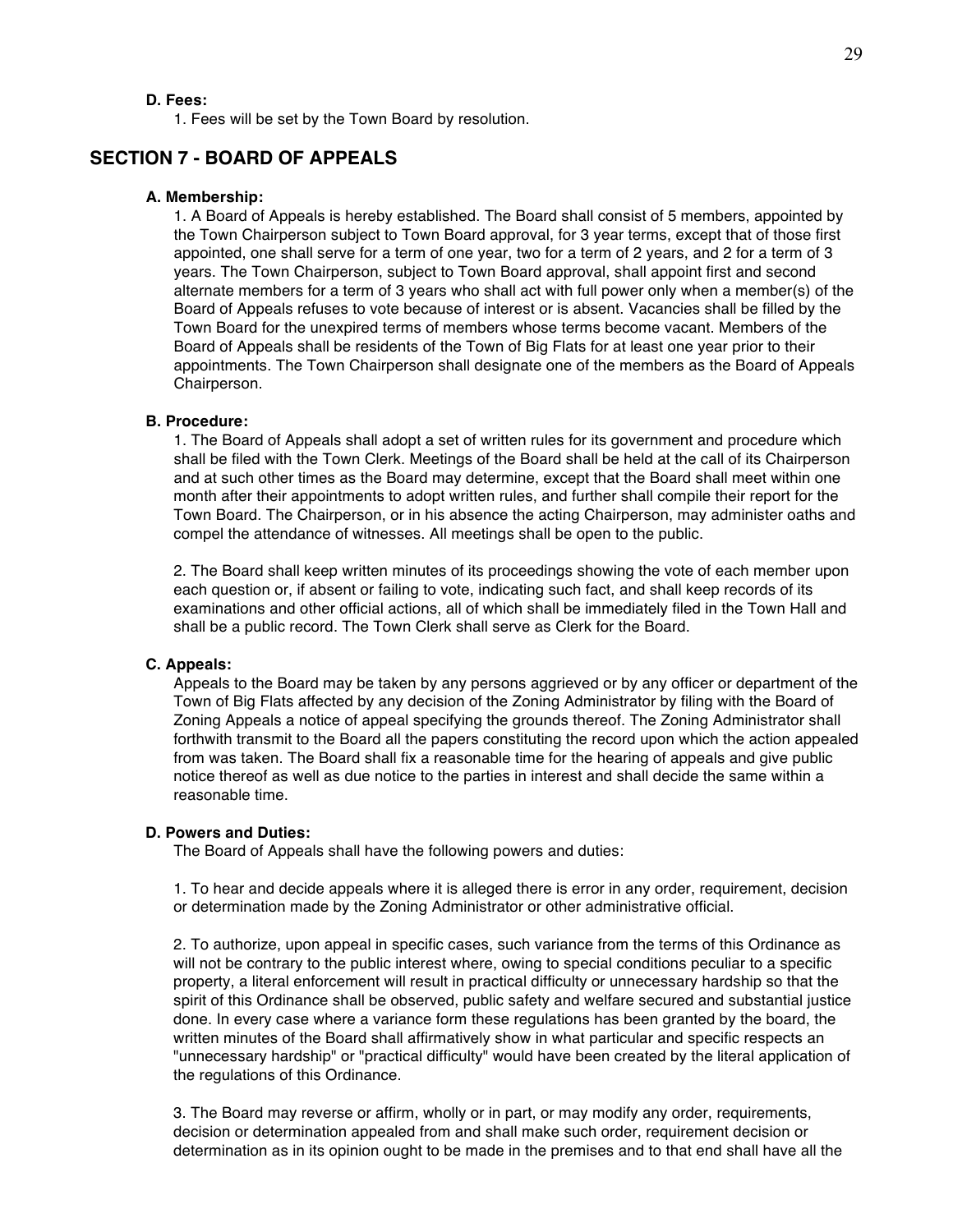powers of the Zoning Administrator.

## **E. Compensation:**

1. The compensation of members of the Board of Appeals shall be set by the Town Board by resolution.

## **SECTION 8 - ZONING ADMINISTRATOR**

**A. Office Created:** There is hereby created the office of Zoning Administrator who shall be appointed by the Town Board and shall hold office at the pleasure of the Town Board.

**B. Powers and Duties:** The Zoning Administrator shall have the following powers and duties: a. To review applications for land use permits, inspect the premises and to grant such permits which comply with this Ordinance.

b. To periodically inspect the Town to ascertain that all land uses and changes in land use comply with this Ordinance.

c. To enforce all the provisions of this Ordinance and related ordinances.

d. To forward, at least monthly to the Town Treasurer, all fees collected.

## **C. Compensation:**

Compensation of the Zoning Administrator shall be determined by the Town Board.

## **SECTION 9 - CHANGES AND AMENDMENTS**

## **A. Changes and Amendments:**

1. The Town Board may from time to time, on its own motion or on petition, amend the district boundaries or the regulations herein. The Town Board shall forward all proposed amendments to the Plan Commission for review and recommendation. The Town Board or, at the direction of the Town Board, the Plan Commission shall conduct a public hearing on the proposed amendment. Such notice shall contain the street names and house or lot number to which the proposed amendment applies for purposes of identification.

2. Notice of the public hearing on the proposed amendment shall be given by publication of a class 2 notice and further by ordinary mail at least 10 days before the date of the hearing to the owner(s) of all properties lying within 300 feet of the property for which the amendment is proposed at the address listed for them on the tax roll. Inadvertent omission of such notice shall not affect the enforceability of the action taken.

## **SECTION 10 - ENFORCEMENT**

## **A. Enforcement, Violations and Penalties:**

1. Any building or structure hereafter erected or moved or any use hereafter established in violation of any provision of this Ordinance shall be deemed an unlawful building, structure or use. The Zoning Administrator shall promptly report all such violations to the Town Board, who may bring action in the name of the Town to enjoin the erection of moving of such building or the establishment or such use as to cause such building, structure or use to be vacated or removed.

2. First Offense Penalty: Any person, firm or corporation who violates, disobeys, neglects, or refuses to comply with, or who resists the enforcement of any of the provisions of this Ordinance, may be issued a citation for such violation and shall be required, upon conviction, to forfeit not less than Fifty Dollars (\$50.00) nor more than Five Hundred (\$500.00) for each offense, plus applicable surcharges, assessments and costs for each violation. Each day that a violation continues to exist shall constitute a separate offense.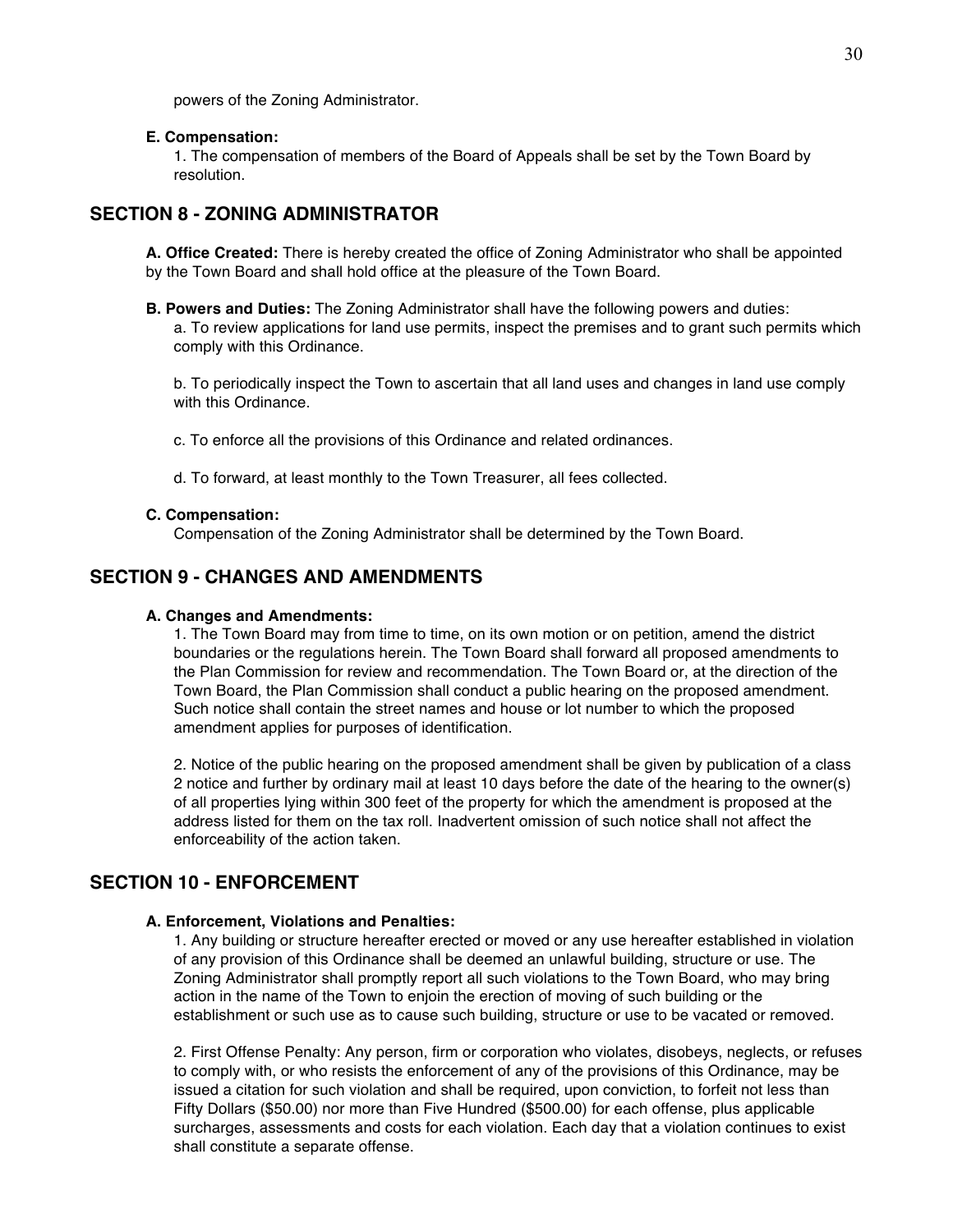3. Second and Subsequent Offenses Penalty: Any person, firm or corporation who violates, disobeys, neglects, or refuses to comply with, or who resists the enforcement of any of the provisions of this Ordinance, may be issued a citation for such violation and shall be required, upon conviction, to forfeit not less than One Hundred Dollars (\$100.00) nor more than One Thousand (\$1,000) *together* with all applicable surcharges, assessments and costs for each violation. Each day that a violation continues to exist shall constitute a separate offense.

4. The Town shall have any and all other remedies afforded by the Wisconsin Statutes in addition to the forfeitures and costs of prosecution above. The Town may bring an action in the Circuit Court for Adams County, WI for the abatement of the offense and an injunction prohibiting continued and/or future use of the premise, property, etc. in a manner, which would violate the requirements of the Ordinance.

This Ordinance shall be in force the day after its approval by the Adams County Board and shall supplement all previous Ordinances of the Township of Big Flats.

Amended on the 8th day of March 2022 (see attached Exhibit A).

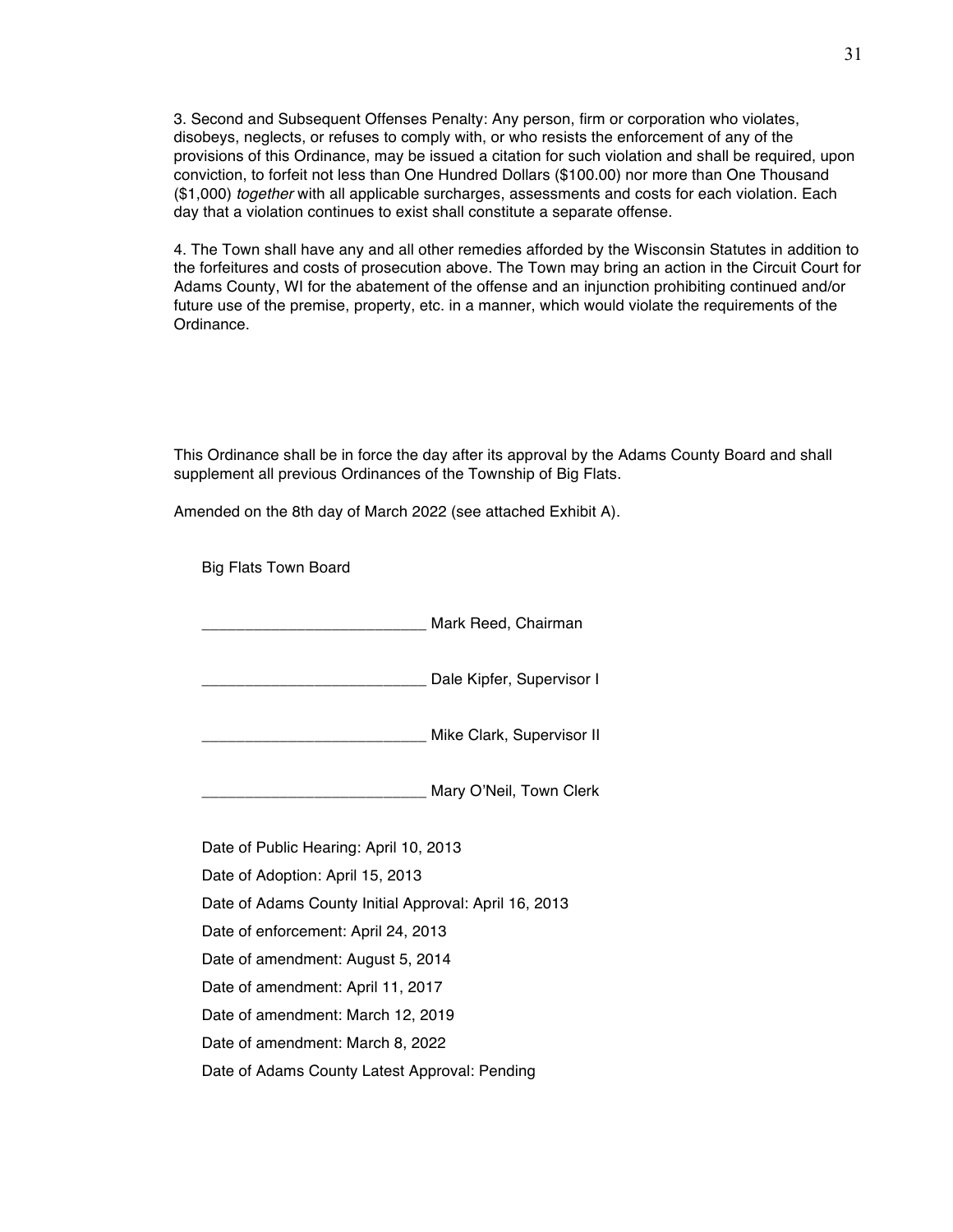## **EXHIBIT A**

#### Town of Big Flats Plan Commission Amendment to Land Use and Zoning Ordinance And Land Division Ordinance Tuesday, March 8, 2022, 6:00 pm **Big Flats Town Hall** 1104 County Rd. C, Arkdale, WI 54613

#### **SECTION 2 - DEFINITIONS**

Camping Unit: Any portable device or vehicle no more than four hundred (400) square feet in area, having an overall length of 45 feet or less, and a body width of eight feet six inches or less, primarily designed as temporary living quarters for recreational, camping or travel use, including but not limited to a recreational vehicle, travel trailer, motor home, bus, van, truck camper, and popup-type camping trailer.

Tent: A structure, enclosure, or shelter with partial or complete sidewalls or drops, constructed of fabric or pliable material supported by any manner except air, used for temporary recreational purposes and limited to the camping season period.

Manufactured Home: A structure that is designed to be used as a dwelling that is certified by the Federal Department of Housing and Urban Development (HUD) and complying with the standards and meaning set forth in Wis. Stat. 101.91(2).

## SECTION 3 - ZONING DISTRICTS AND DISTRICT MAPS

Raising maximum "Accessory" building heights to 20 feet in residential districts (R-1 and R-2) and 25 feet in recreation/forestry district (F-1).

c. Accessory Uses and Structures: Accessory buildings, structures and uses shall be compatible with the principal uses, and one (1) accessory building, with a maximum size of 700 sq. ft. may be established prior to the principal use. In all residential districts, the principal use shall be a dwelling or mobile/manufactured home. Mobile/manufactured homes, campers, truck bodies or trailers, buses and similar items are prohibited for use as accessory buildings.

#### **SECTION 4 - GENERAL REGULATIONS**

G. Recreational Vehicles and Camping Units in the Town of Big Flats:

## 3. Service Hook-Up:

All camping units that remain on a property for more than 7 days per calendar month (except in a licensed campground) must satisfy one of the following requirements of items a or b "(as required by Adams County Sanitary Ordinance"):

- a. Be connected through quick disconnect fittings, to a legal Private On -Site Wastewater Treatment System (Septic System) sized for a minimum of 2 bedrooms; or
- b. Be connected through quick disconnect fittings, to a State of Wisconsin approved RV Transfer Container, with a minimum capacity of 300 gallons, upon issuance of a permit by the Adams County Zoning Department. (All RVs and Camping Units shall meet the minimum standards by Adams County Section 294-4 (F)(3).
- c. No sewage shall be permitted or be deposited into an unpermitted container, upon the ground or into lakes, rivers, ponds, streams or wetlands.
- d. All septic systems, holding tanks or auxiliary vessels (transfer containers) on the parcel shall have a sanitary permit issued by Adams County Zoning.
- e. Independent Camping Units may be hooked up temporarily to electric by way of manufacturer supplied cord to a disconnect box.

N. Penalty and Fees: All fees under this Ordinance shall be set by resolution by the Town Board. The permit fee shall be doubled if construction is commenced prior to the issuance of the permit. Any person, partnership, corporation or other legal entity that fails to comply with provisions of this Section, shall, upon conviction of such violation, be subject to a penalty pursuant to Section 10 of this Ordinance. Each violation and each day a violation continues or occurs shall constitute a separate offense.

Land Division Ordinance Section 12 Exemptions:

c. The sale or exchange of parcels of land between owners of adjoining property if additional buildable lots are not thereby created and the lots resulting are not reduced below the minimum size and proportions required by this chapter or other applicable laws or ordinances.